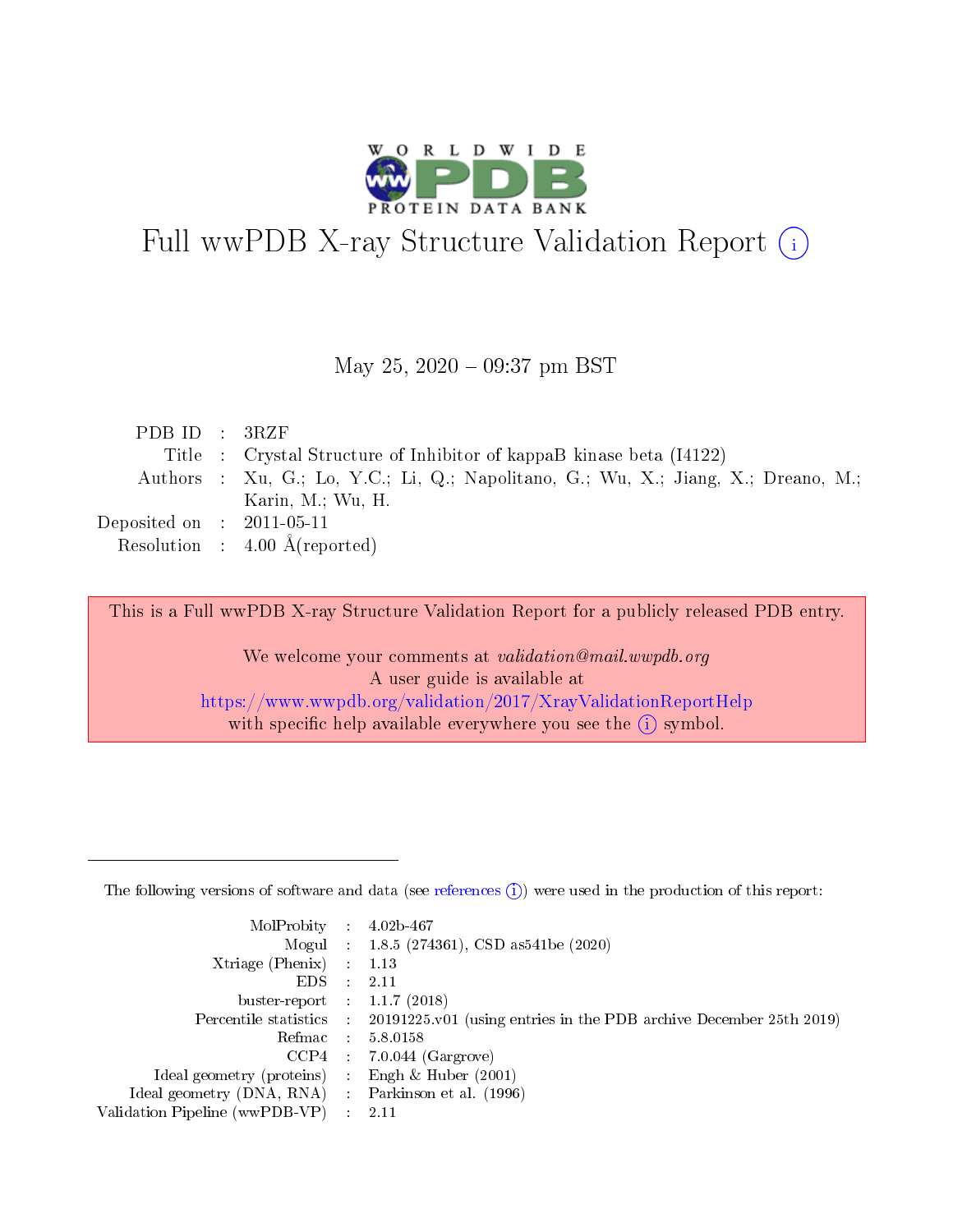# 1 [O](https://www.wwpdb.org/validation/2017/XrayValidationReportHelp#overall_quality)verall quality at a glance  $(i)$

The following experimental techniques were used to determine the structure: X-RAY DIFFRACTION

The reported resolution of this entry is 4.00 Å.

Percentile scores (ranging between 0-100) for global validation metrics of the entry are shown in the following graphic. The table shows the number of entries on which the scores are based.



| Metric                | Whole archive        | Similar resolution                                                     |
|-----------------------|----------------------|------------------------------------------------------------------------|
|                       | $(\#\text{Entries})$ | $(\#\text{Entries},\,\text{resolution}\,\,\text{range}(\textup{\AA}))$ |
| $R_{free}$            | 130704               | $1087(4.30-3.70)$                                                      |
| Clashscore            | 141614               | $1148$ $(4.30-3.70)$                                                   |
| Ramachandran outliers | 138981               | $1108(4.30-3.70)$                                                      |
| Sidechain outliers    | 138945               | $1099(4.30-3.70)$                                                      |
| RSRZ outliers         | 127900               | $1028(4.34-3.66)$                                                      |

The table below summarises the geometric issues observed across the polymeric chains and their fit to the electron density. The red, orange, yellow and green segments on the lower bar indicate the fraction of residues that contain outliers for  $\geq=3$ , 2, 1 and 0 types of geometric quality criteria respectively. A grey segment represents the fraction of residues that are not modelled. The numeric value for each fraction is indicated below the corresponding segment, with a dot representing fractions  $\epsilon=5\%$  The upper red bar (where present) indicates the fraction of residues that have poor fit to the electron density. The numeric value is given above the bar.

| Mol | $\cap$ hain | Length                   | Quality of chain |     |     |  |     |  |
|-----|-------------|--------------------------|------------------|-----|-----|--|-----|--|
|     |             | $\overline{\phantom{a}}$ | $\%$             |     |     |  |     |  |
|     |             |                          | 34%              | 35% | 10% |  | 20% |  |

The following table lists non-polymeric compounds, carbohydrate monomers and non-standard residues in protein, DNA, RNA chains that are outliers for geometric or electron-density-fit criteria:

|  |                                                                           |  |  | Mol   Type   Chain   Res   Chirality   Geometry   Clashes   Electron density |
|--|---------------------------------------------------------------------------|--|--|------------------------------------------------------------------------------|
|  | $\begin{array}{ c c c c c c c c } \hline 2 & XNM & A & 676 & \end{array}$ |  |  |                                                                              |

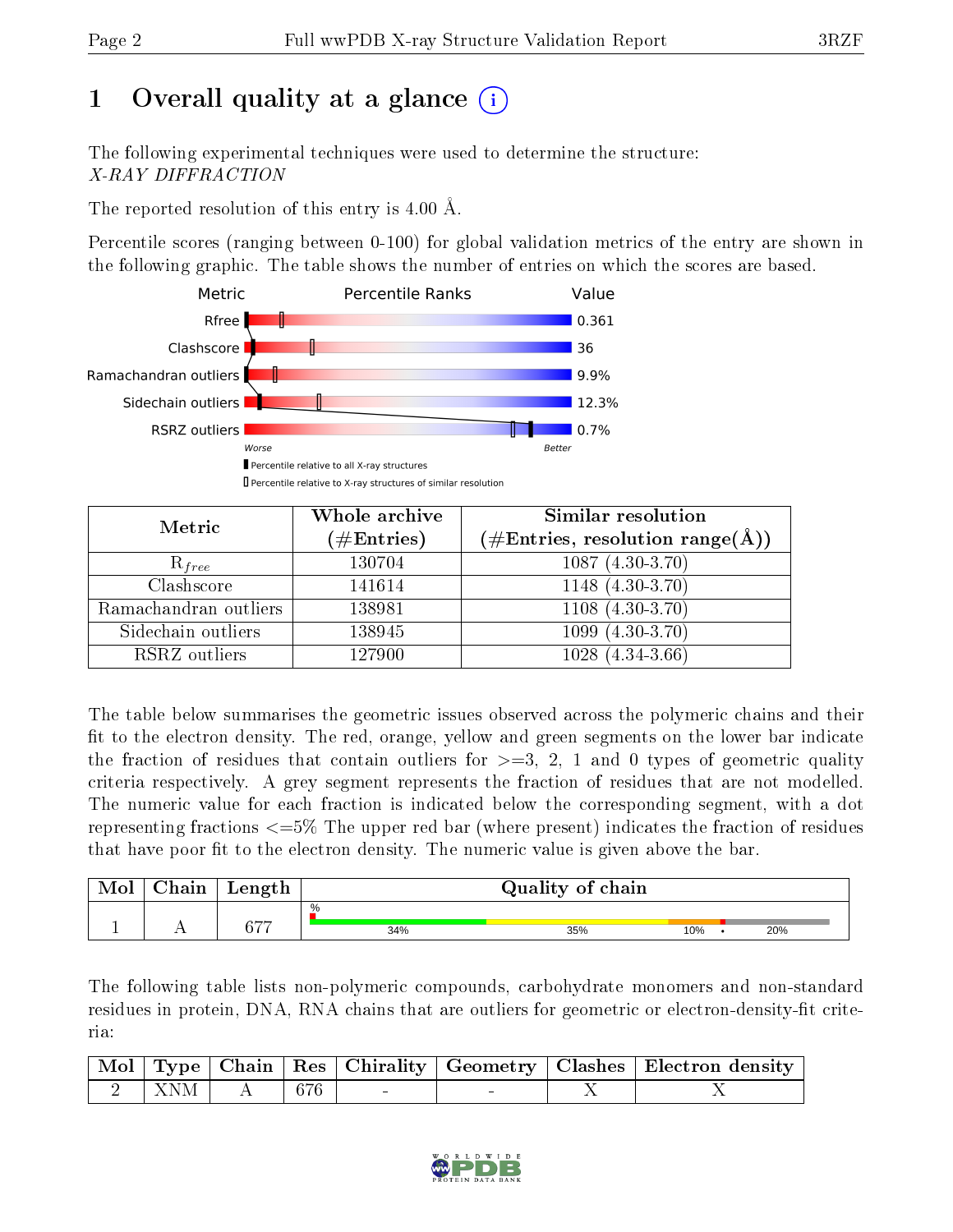# 2 Entry composition  $\left( \cdot \right)$

There are 2 unique types of molecules in this entry. The entry contains 4399 atoms, of which 0 are hydrogens and 0 are deuteriums.

In the tables below, the ZeroOcc column contains the number of atoms modelled with zero occupancy, the AltConf column contains the number of residues with at least one atom in alternate conformation and the Trace column contains the number of residues modelled with at most 2 atoms.

• Molecule 1 is a protein called MGC80376 protein.

| Mol | Chain | Residues | Atoms                    |      |     |     |    | $\rm{ZeroOcc}$   $\rm{AltConf}$   $\rm{Trace}$ |  |
|-----|-------|----------|--------------------------|------|-----|-----|----|------------------------------------------------|--|
|     |       | 541      | $\mathrm{Total}$<br>4368 | 2764 | 779 | 799 | 26 |                                                |  |

| Chain            | Residue        | Modelled                | Actual     | Comment               | Reference      |
|------------------|----------------|-------------------------|------------|-----------------------|----------------|
| А                | $-1$           | <b>GLN</b>              |            | <b>EXPRESSION TAG</b> | UNP Q6INT1     |
| А                | $\overline{0}$ | <b>GLY</b>              |            | <b>EXPRESSION TAG</b> | UNP Q6INT1     |
| А                | $\mathbf{1}$   | <b>GLY</b>              | ÷.         | <b>EXPRESSION TAG</b> | UNP Q6INT1     |
| A                | $\overline{2}$ | <b>GLY</b>              |            | <b>EXPRESSION TAG</b> | UNP<br>Q6INT1  |
| $\boldsymbol{A}$ | $\overline{3}$ | $\overline{\text{ARG}}$ | ۰          | <b>EXPRESSION TAG</b> | UNP Q6INT1     |
| А                | $\overline{4}$ | <b>SER</b>              |            | <b>EXPRESSION TAG</b> | UNP Q6INT1     |
| А                | $\overline{5}$ | PRO                     | ÷.         | <b>EXPRESSION TAG</b> | UNP Q6INT1     |
| А                | $\overline{6}$ | <b>SER</b>              | ۰          | <b>EXPRESSION TAG</b> | UNP Q6INT1     |
| $\bf{A}$         | $\overline{7}$ | <b>LEU</b>              | ÷.         | <b>EXPRESSION TAG</b> | UNP Q6INT1     |
| $\bf{A}$         | 8              | PRO                     |            | <b>EXPRESSION TAG</b> | UNP Q6INT1     |
| А                | 9              | <b>THR</b>              |            | <b>EXPRESSION TAG</b> | UNP Q6INT1     |
| $\overline{A}$   | 10             | <b>GLN</b>              |            | <b>EXPRESSION TAG</b> | UNP<br>Q6INT1  |
| А                | 11             | THR                     |            | <b>EXPRESSION TAG</b> | UNP<br>Q6INT1  |
| $\overline{A}$   | 12             | <b>CYS</b>              | ÷.         | <b>EXPRESSION TAG</b> | UNP<br>Q6INT1  |
| А                | 13             | <b>GLY</b>              |            | <b>EXPRESSION TAG</b> | UNP Q6INT1     |
| $\boldsymbol{A}$ | 14             | PRO                     | ÷          | <b>EXPRESSION TAG</b> | UNP<br>Q6INT1  |
| А                | 15             | TRP                     |            | <b>EXPRESSION TAG</b> | UNP<br>Q6INT1  |
| $\boldsymbol{A}$ | 16             | <b>GLU</b>              | ÷          | <b>EXPRESSION TAG</b> | UNP.<br>Q6INT1 |
| А                | 177            | <b>GLU</b>              | <b>SER</b> | ENGINEERED MUTATION   | UNP<br>Q6INT1  |
| $\overline{A}$   | 181            | GLU                     | <b>SER</b> | ENGINEERED MUTATION   | UNP Q6INT1     |

There are 20 discrepancies between the modelled and reference sequences:

 Molecule 2 is (4-{[4-(4-chlorophenyl)pyrimidin-2-yl]amino}phenyl)[4-(2-hydroxyethyl)piper azin-1-yl]methanone (three-letter code: XNM) (formula:  $C_{23}H_{24}CIN_5O_2$ ).

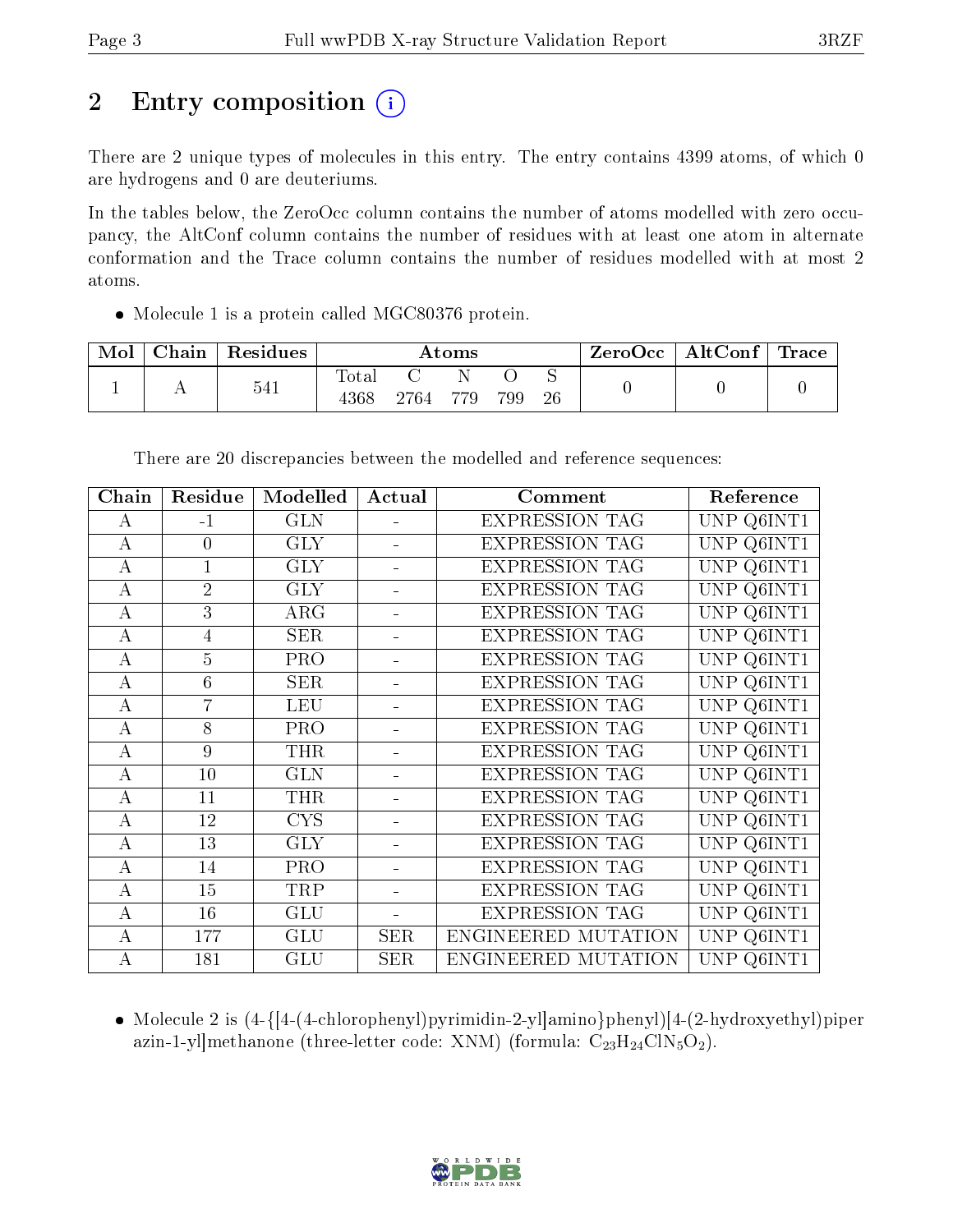

| Mol | Chain   Residues | Atoms |        |  |  |  | $ZeroOcc \   \ AltConf \  $ |
|-----|------------------|-------|--------|--|--|--|-----------------------------|
|     |                  | Total | - C Cl |  |  |  |                             |

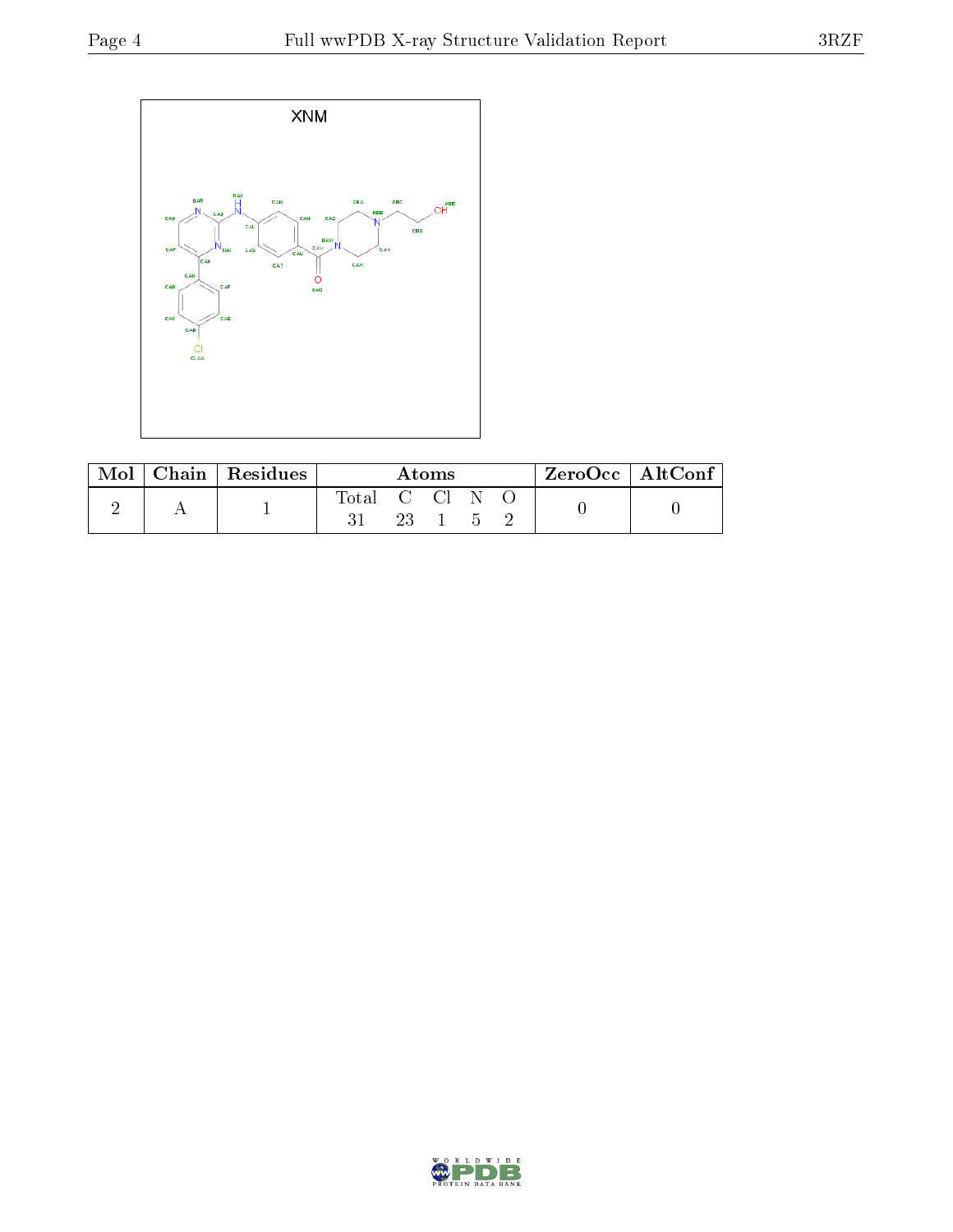# 3 Residue-property plots  $(i)$

These plots are drawn for all protein, RNA and DNA chains in the entry. The first graphic for a chain summarises the proportions of the various outlier classes displayed in the second graphic. The second graphic shows the sequence view annotated by issues in geometry and electron density. Residues are color-coded according to the number of geometric quality criteria for which they contain at least one outlier: green  $= 0$ , yellow  $= 1$ , orange  $= 2$  and red  $= 3$  or more. A red dot above a residue indicates a poor fit to the electron density (RSRZ  $> 2$ ). Stretches of 2 or more consecutive residues without any outlier are shown as a green connector. Residues present in the sample, but not in the model, are shown in grey.



• Molecule 1: MGC80376 protein

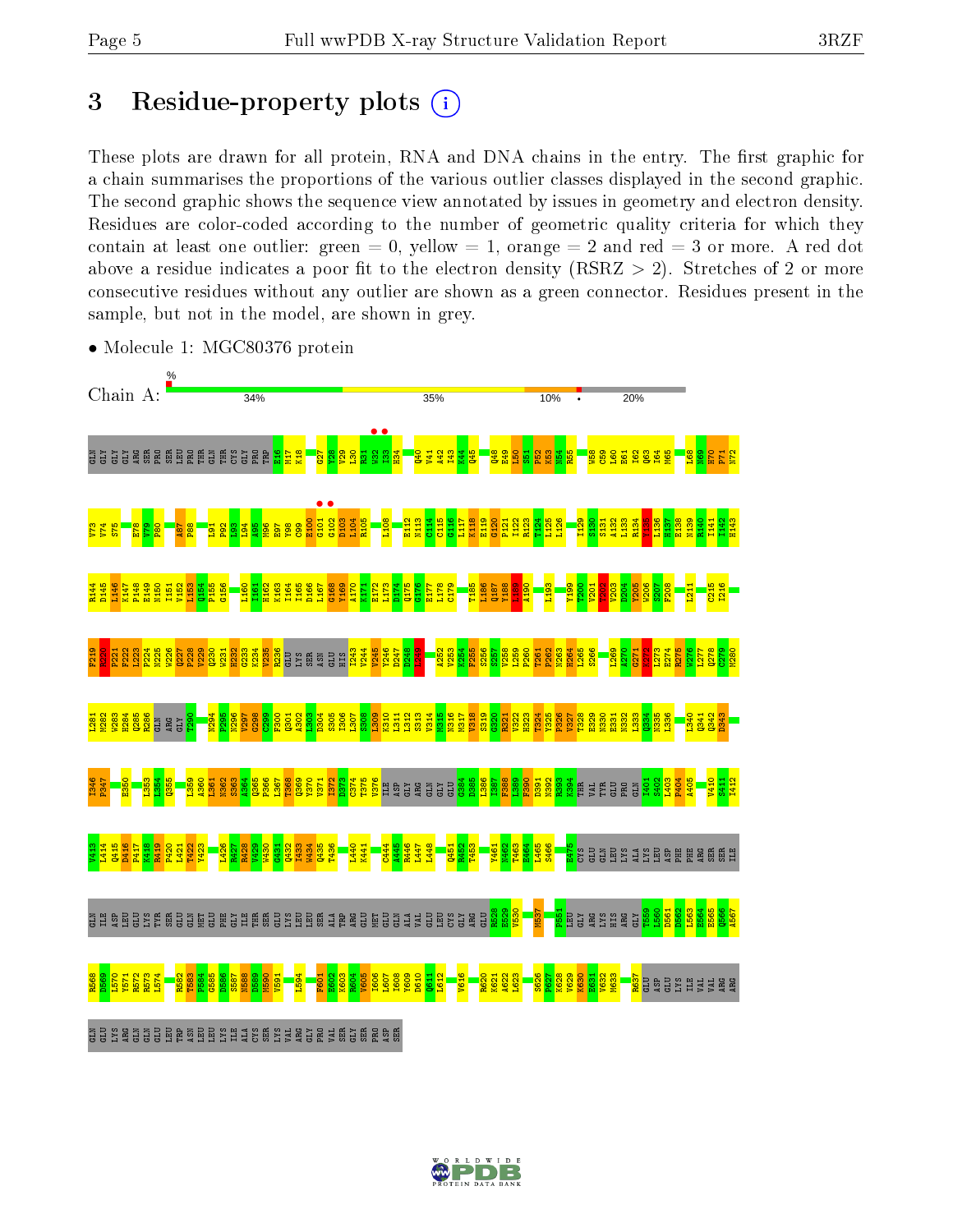# 4 Data and refinement statistics  $(i)$

| Property                                                             | Value                                           | Source         |
|----------------------------------------------------------------------|-------------------------------------------------|----------------|
| Space group                                                          | I 41 2 2                                        | Depositor      |
| Cell constants                                                       | $164.66\text{\AA}$<br>$164.66\rm\AA$<br>273.46Å | Depositor      |
| a, b, c, $\alpha$ , $\beta$ , $\gamma$                               | $90.00^\circ$<br>$90.00^\circ$<br>$90.00^\circ$ |                |
| Resolution $(A)$                                                     | $14.96 - 4.00$                                  | Depositor      |
|                                                                      | $36.58 - 3.90$                                  | <b>EDS</b>     |
| % Data completeness                                                  | $83.7(14.96-4.00)$                              | Depositor      |
| (in resolution range)                                                | $80.2$ $(36.58 - 3.90)$                         | <b>EDS</b>     |
| $R_{merge}$                                                          | 0.06                                            | Depositor      |
| $\mathrm{R}_{sym}$                                                   | 0.08                                            | Depositor      |
| $\langle I/\sigma(I) \rangle^{-1}$                                   | $2.52$ (at 3.87Å)                               | Xtriage        |
| Refinement program                                                   | PHENIX (phenix.refine: 1.6.4 486)               | Depositor      |
| $R, R_{free}$                                                        | 0.270<br>0.340<br>$\sim$                        | Depositor      |
|                                                                      | 0.283<br>0.361                                  | DCC            |
| $R_{free}$ test set                                                  | 857 reflections $(5.10\%)$                      | wwPDB-VP       |
| Wilson B-factor $(A^2)$                                              | 131.3                                           | Xtriage        |
| Anisotropy                                                           | 0.744                                           | Xtriage        |
| Bulk solvent $k_{sol}(e/\mathring{A}^3)$ , $B_{sol}(\mathring{A}^2)$ | $0.26$ , 282.7                                  | <b>EDS</b>     |
| L-test for twinning <sup>2</sup>                                     | $< L >$ = 0.48, $< L2$ = 0.31                   | <b>Xtriage</b> |
| Estimated twinning fraction                                          | No twinning to report.                          | Xtriage        |
| $F_o, F_c$ correlation                                               | 0.89                                            | <b>EDS</b>     |
| Total number of atoms                                                | 4399                                            | wwPDB-VP       |
| Average B, all atoms $(A^2)$                                         | 242.0                                           | wwPDB-VP       |

Xtriage's analysis on translational NCS is as follows: The largest off-origin peak in the Patterson function is  $3.77\%$  of the height of the origin peak. No significant pseudotranslation is detected.

<sup>&</sup>lt;sup>2</sup>Theoretical values of  $\langle |L| \rangle$ ,  $\langle L^2 \rangle$  for acentric reflections are 0.5, 0.333 respectively for untwinned datasets, and 0.375, 0.2 for perfectly twinned datasets.



<span id="page-5-1"></span><span id="page-5-0"></span><sup>1</sup> Intensities estimated from amplitudes.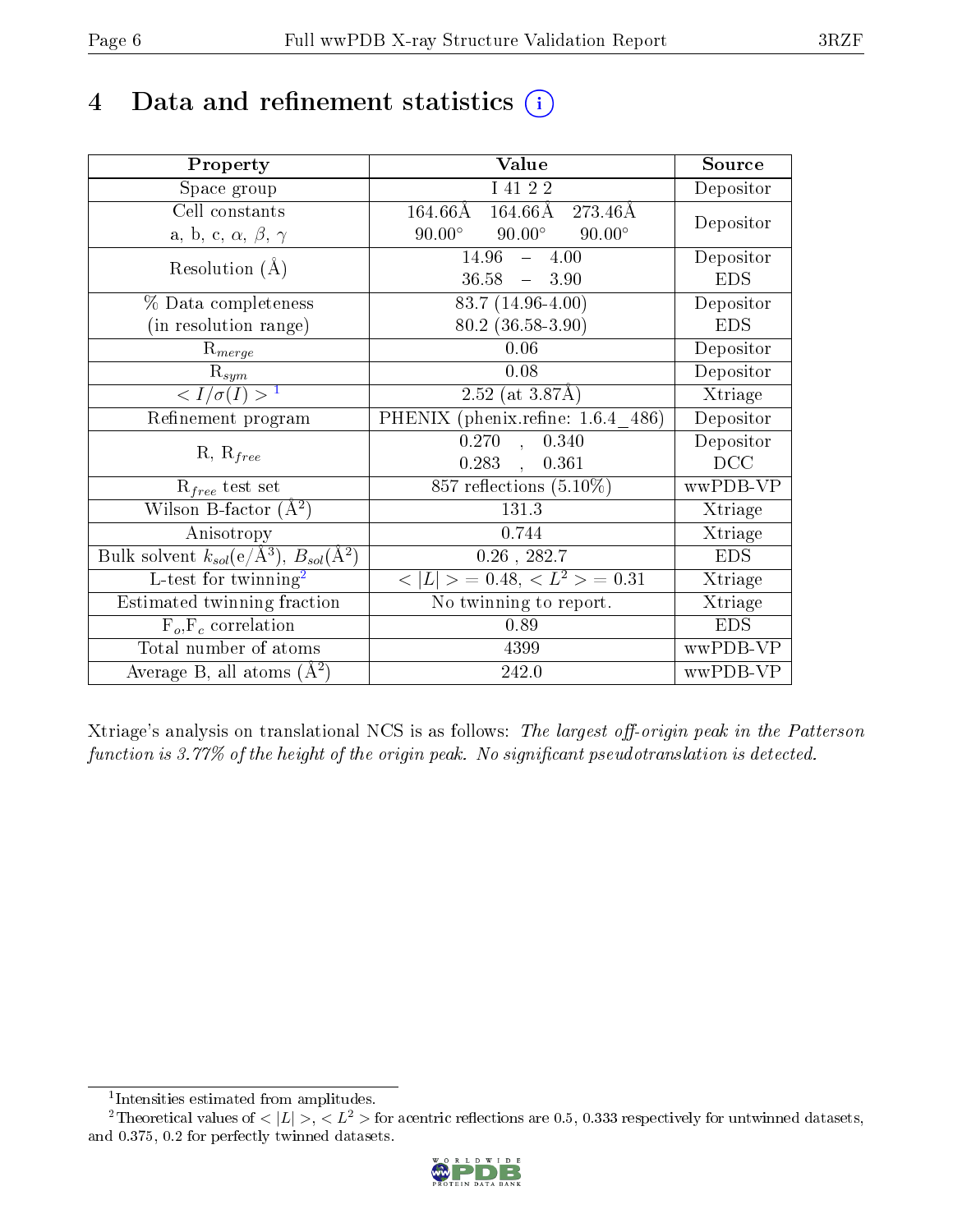# 5 Model quality  $(i)$

### 5.1 Standard geometry  $(i)$

Bond lengths and bond angles in the following residue types are not validated in this section: XNM

The Z score for a bond length (or angle) is the number of standard deviations the observed value is removed from the expected value. A bond length (or angle) with  $|Z| > 5$  is considered an outlier worth inspection. RMSZ is the root-mean-square of all Z scores of the bond lengths (or angles).

| Mol   Chain |      | Bond lengths       | Bond angles |                 |  |
|-------------|------|--------------------|-------------|-----------------|--|
|             | RMSZ | # $ Z  > 5$        | RMSZ        | $\# Z  > 5$     |  |
|             | 0.52 | $3/4447$ $(0.1\%)$ | 0.72        | $4/6011(0.1\%)$ |  |

Chiral center outliers are detected by calculating the chiral volume of a chiral center and verifying if the center is modelled as a planar moiety or with the opposite hand.A planarity outlier is detected by checking planarity of atoms in a peptide group, atoms in a mainchain group or atoms of a sidechain that are expected to be planar.

|  | $\mid$ Mol $\mid$ Chain $\mid$ #Chirality outliers $\mid$ #Planarity outliers $\mid$ |
|--|--------------------------------------------------------------------------------------|
|  |                                                                                      |

All (3) bond length outliers are listed below:

| Mol | Chain |    |                        | $\parallel$ Res $\parallel$ Type $\parallel$ Atoms $\parallel$ |         | $\pm$ Observed(A). | $Ideal(\AA)$ |
|-----|-------|----|------------------------|----------------------------------------------------------------|---------|--------------------|--------------|
|     |       | 60 |                        | $N$ -CA                                                        | 5.21    |                    | .40          |
|     |       | 03 | $\mathbb{C}\mathbb{D}$ | $C-N$                                                          | $-5.04$ |                    |              |
|     |       | 68 |                        |                                                                | 5.01    |                    |              |

All (4) bond angle outliers are listed below:

| Mol | Chain | Res | Type | Atoms      |      | Observed $(°)$ | Ideal $(°)$ |
|-----|-------|-----|------|------------|------|----------------|-------------|
|     |       | 249 | LEU  | $CA-CB-CG$ | 6.42 | 130.07         | 115.30      |
|     |       | 228 | PRO  | $N$ -CA-C  | 5.97 | 127.63         | 112.10      |
|     |       | 104 | LEU  | $CB-CA-C$  | 5.84 | 121.30         | 110.20      |
|     |       | 228 | PRO  | C-N-CA     | 5.25 | 134.82         | 191 ZO      |

There are no chirality outliers.

All (1) planarity outliers are listed below:

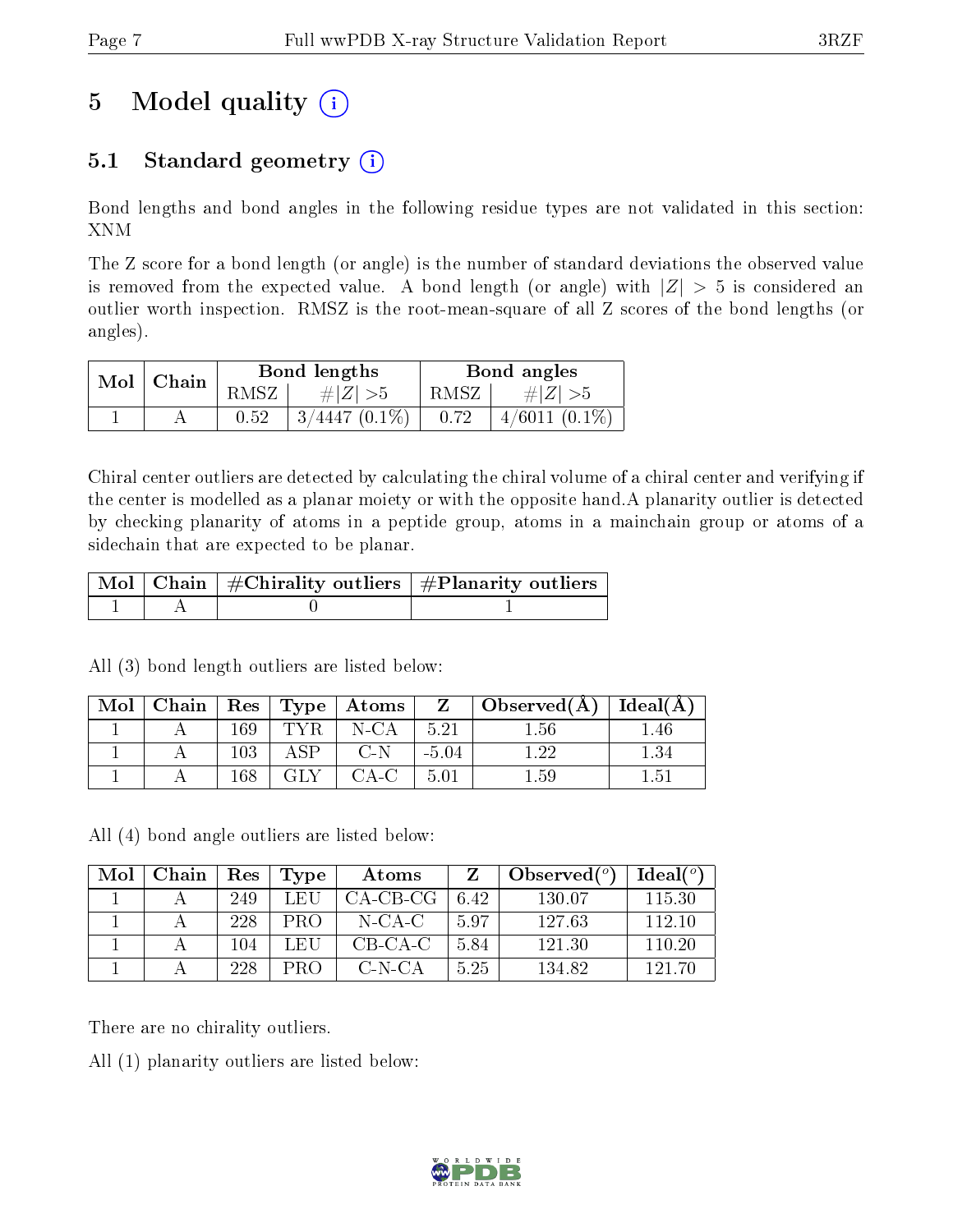|  |     |       | Mol   Chain   Res   Type   Group |
|--|-----|-------|----------------------------------|
|  | 232 | HIS - | Peptide                          |

#### 5.2 Too-close contacts  $(i)$

In the following table, the Non-H and H(model) columns list the number of non-hydrogen atoms and hydrogen atoms in the chain respectively. The H(added) column lists the number of hydrogen atoms added and optimized by MolProbity. The Clashes column lists the number of clashes within the asymmetric unit, whereas Symm-Clashes lists symmetry related clashes.

| Mol |      |      |     | Chain   Non-H   H(model)   H(added)   Clashes   Symm-Clashes |
|-----|------|------|-----|--------------------------------------------------------------|
|     | 4368 | 4427 |     |                                                              |
|     |      |      |     |                                                              |
|     | 4399 | 4449 | 322 |                                                              |

The all-atom clashscore is defined as the number of clashes found per 1000 atoms (including hydrogen atoms). The all-atom clashscore for this structure is 36.

All (322) close contacts within the same asymmetric unit are listed below, sorted by their clash magnitude.

| Atom-1              |                      | Interatomic    | Clash         |
|---------------------|----------------------|----------------|---------------|
|                     | Atom-2               | distance $(A)$ | overlap $(A)$ |
| 1: A: 102: GLY: HA2 | 2: A:676:XNM:CAT     | 1.25           | 1.64          |
| 1: A: 102: GLY: HA2 | 2:A:676:XNM:CAS      | 1.27           | 1.60          |
| 1: A:99: CYS:O      | 1: A: 100: GLU: CG   | 1.67           | 1.42          |
| 1: A: 102: GLY: CA  | 2: A:676:XNM:CAT     | 2.12           | 1.26          |
| 1: A: 102: GLY: CA  | 2:A:676:XNM:CAS      | 2.14           | 1.24          |
| 1:A:144:ARG:CD      | 1: A: 169: TYR: O    | 1.89           | 1.20          |
| 1:A:144:ARG:HD2     | 1: A: 169: TYR: O    | 1.38           | 1.20          |
| 1:A:235:VAL:HB      | 1:A:243:ILE:HA       | 1.20           | 1.15          |
| 1:A:132:ALA:CB      | 1: A: 164: ILE: HD12 | 1.79           | 1.11          |
| 1:A:99:CYS:O        | 1: A: 100: GLU: HG3  | 0.95           | 1.11          |
| 1: A:99: CYS:N      | 2:A:676:XNM:HAQ      | 1.67           | 1.10          |
| 2:A:676:XNM:HAN     | 2: A:676:XNM:HAZ     | 1.11           | 1.08          |
| 1:A:42:ALA:HB3      | 2:A:676:XNM:HAE      | 1.37           | 1.06          |
| 1: A: 434: TRP: HZ3 | 1: A:568:ARG:HA      | 1.13           | 1.06          |
| 1: A:99: CYS:H      | 2:A:676:XNM:HAQ      | 0.96           | 1.05          |
| 1:A:434:TRP:CZ3     | 1:A:568:ARG:HA       | 1.91           | 1.04          |
| 1: A: 105: ARG: CG  | 1:A:148:PRO:HB2      | 1.90           | 1.01          |
| 1:A:152:VAL:HG22    | 2: A:676:XNM:HNAK    | 1.23           | 1.00          |
| 1: A:99: CYS:H      | 2:A:676:XNM:CAQ      | 1.73           | 1.00          |
| 1:A:327:VAL:HG11    | 1:A:367:LEU:HD12     | 1.41           | 0.98          |
| 1:A:144:ARG:HB2     | 1:A:169:TYR:O        | 1.64           | 0.98          |

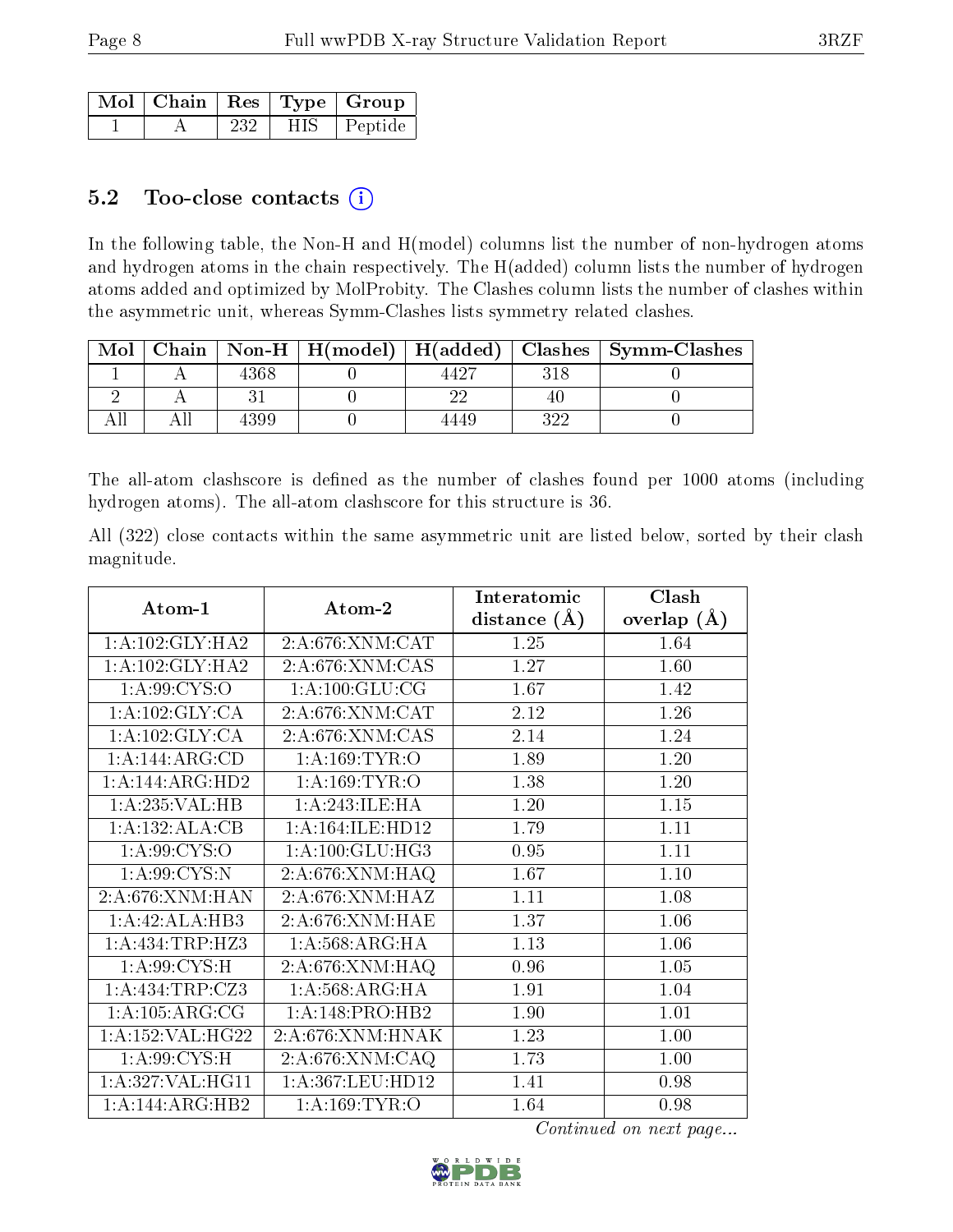| Continuata from previous page |                              | Interatomic    | Clash         |
|-------------------------------|------------------------------|----------------|---------------|
| Atom-1                        | Atom-2                       | distance $(A)$ | overlap $(A)$ |
| 1:A:426:LEU:HB3               | 1:A:430:TRP:CD1              | 1.98           | 0.97          |
| 1:A:221:PRO:HA                | 1:A:222:PHE:HB3              | 1.48           | 0.95          |
| 1: A: 102: GLY: HA2           | 2:A:676:XNM:HAT              | 1.49           | 0.94          |
| 1:A:42:ALA:HB3                | 2: A:676: XNM:CAE            | 1.98           | 0.93          |
| 1:A:42:ALA:CB                 | 2:A:676:XNM:CAE              | 2.46           | 0.93          |
| 1: A:96:MET:CE                | 2:A:676:XNM:CLAA             | 2.53           | 0.93          |
| 2: A:676:XNM:CAN              | 2:A:676:XNM:HAZ              | 2.00           | 0.92          |
| 1: A:99: CYS:O                | 1: A: 100: GLU: CB           | 2.15           | 0.91          |
| 1:A:105:ARG:HG2               | 1:A:148:PRO:HB2              | 1.50           | 0.91          |
| 1:A:132:ALA:HB1               | 1: A:164: ILE: HD12          | 1.50           | 0.91          |
| 1:A:98:TYR:HA                 | 2:A:676:XNM:HAP              | 1.53           | 0.91          |
| 1: A:101: GLY: HA3            | 1:A:153:LEU:O                | 1.72           | 0.89          |
| 1: A:220:ARG:HE               | 1:A:221:PRO:HD2              | 1.35           | 0.88          |
| 1: A:73: VAL:CG2              | 1:A:164:ILE:HB               | 2.03           | 0.88          |
| 1:A:144:ARG:HD2               | 1: A: 169: TYR: C            | 1.93           | 0.88          |
| 2:A:676:XNM:HAN               | 2:A:676:XNM:CAZ              | 2.01           | 0.88          |
| 1: A: 168: GLY: O             | 1: A:179: CYS:SG             | 2.31           | 0.87          |
| 1:A:434:TRP:HD1               | $1: A:435: GLN:\overline{N}$ | 1.73           | 0.87          |
| 1:A:152:VAL:HG22              | 2:A:676:XNM:NAK              | 1.90           | 0.86          |
| 1: A: 102: GLY: HA2           | 2: A:676:XNM:HAS             | 1.53           | 0.86          |
| 1: A:249:LEU:HB2              | 1:A:253:VAL:H                | 1.39           | 0.86          |
| 1:A:132:ALA:CB                | 1: A: 164: ILE: CD1          | 2.55           | 0.85          |
| 1:A:70:HIS:HB3                | 1: A: 135: TYR: HE1          | 1.41           | 0.84          |
| 1: A: 102: GLY: CA            | 2: A:676:XNM:HAT             | 2.04           | 0.83          |
| 1:A:219:PHE:O                 | 1:A:220:ARG:HB2              | 1.79           | 0.83          |
| 1:A:165:ILE:HG22              | 1: A: 166: ASP:N             | 1.94           | 0.83          |
| 1:A:120:GLY:O                 | 1:A:123:ARG:HB2              | 1.79           | 0.82          |
| 1: A:68: LEU:HB3              | 1: A: 135: TYR: OH           | 1.80           | 0.82          |
| 1:A:144:ARG:CB                | 1:A:169:TYR:O                | 2.29           | 0.80          |
| 1:A:144:ARG:CG                | 1:A:169:TYR:O                | 2.30           | 0.79          |
| 1:A:222:PHE:CZ                | 1:A:225:ASN:HB2              | 2.17           | 0.79          |
| 1: A:73: VAL:HG22             | 1:A:164:ILE:HB               | 1.65           | 0.78          |
| 1:A:70:HIS:HB3                | 1: A: 135: TYR: CE1          | 2.18           | 0.77          |
| 1: A: 105: ARG: HG3           | 1:A:148:PRO:HB2              | 1.66           | 0.77          |
| 1:A:249:LEU:HD12              | 1:A:252:ALA:HA               | 1.64           | 0.77          |
| 1:A:129:ILE:HG23              | 1: A: 164: ILE: HD11         | 1.67           | 0.77          |
| 1: A:96: MET:HE1              | 2:A:676:XNM:CLAA             | 2.22           | 0.77          |
| 1:A:40:GLN:HB3                | 1: A:98: TYR: HB3            | 1.68           | 0.76          |
| 1: A:346: ILE: HG13           | 1:A:347:PRO:HD2              | 1.66           | 0.76          |
| 1: A: 189: LEU: HD13          | 1: A: 190: ALA:H             | 1.49           | 0.75          |
| 1: A:260: PRO:HG3             | 1:A:273:LEU:HD13             | 1.67           | 0.75          |

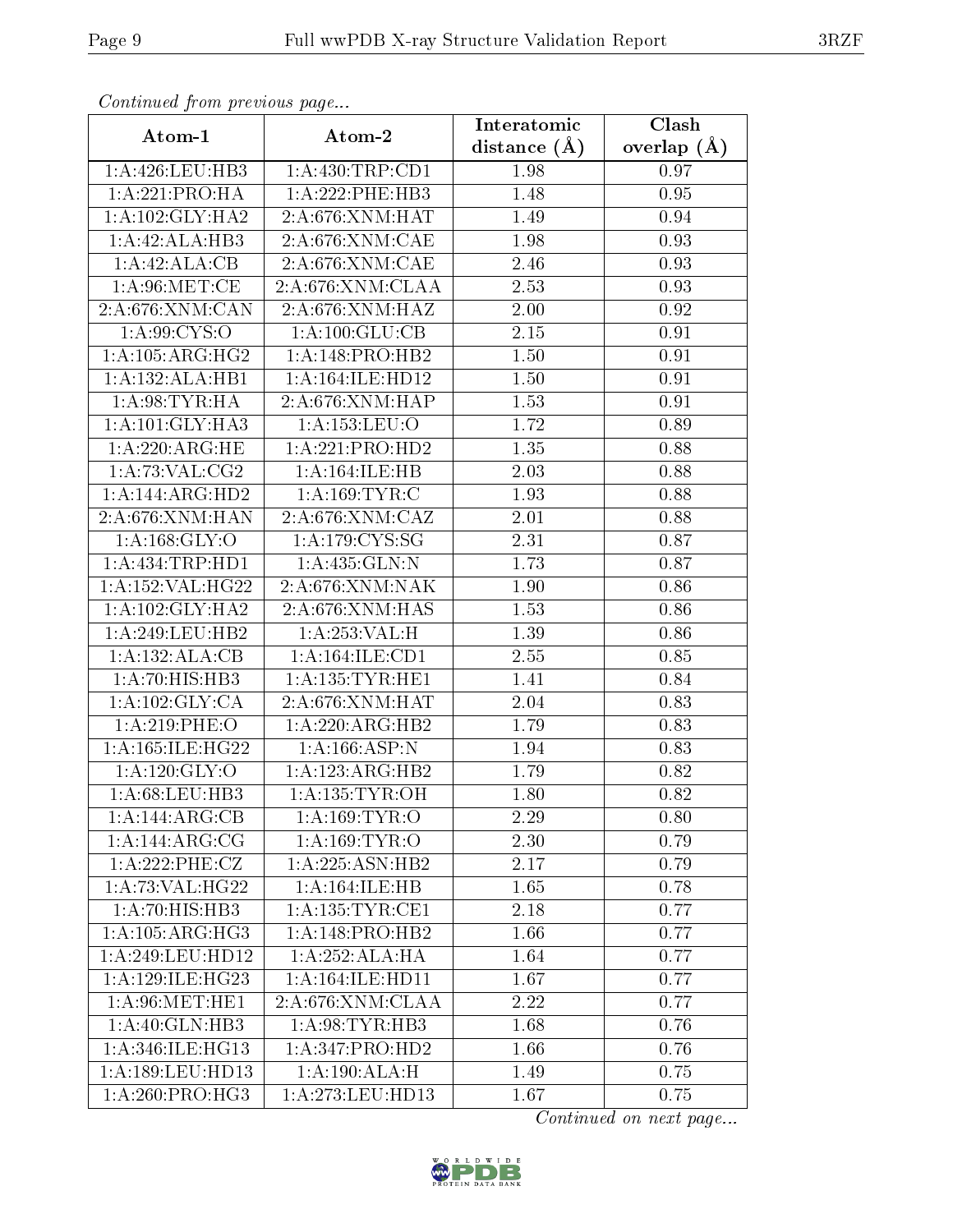| Continuea from previous page |                                   | Interatomic       | Clash         |
|------------------------------|-----------------------------------|-------------------|---------------|
| Atom-1                       | Atom-2                            | distance $(A)$    | overlap $(A)$ |
| 1:A:102:GLY:CA               | 2:A:676:XNM:HAS                   | 2.07              | 0.75          |
| 1:A:132:ALA:HB1              | 1:A:164:ILE:CD1                   | $2.20\,$          | 0.72          |
| 1:A:235:VAL:HB               | 1: A:243: ILE: CA                 | 2.11              | 0.72          |
| 1:A:371:VAL:H G23            | 1: A:372: ILE:H                   | 1.54              | 0.71          |
| 1:A:434:TRP:C                | 1: A: 434: TRP: CD1               | 2.63              | 0.71          |
| 1:A:223:LEU:H                | 1:A:224:PRO:CD                    | 2.04              | 0.71          |
| 1:A:70:HIS:HE1               | 1:A:132:ALA:HA                    | 1.53              | 0.71          |
| 1: A:115: CYS:HB3            | 1:A:263:ASN:HD21                  | 1.53              | 0.71          |
| 1:A:223:LEU:H                | 1:A:224:PRO:HD2                   | 1.56              | 0.71          |
| 1: A:206:TRP:HZ2             | 1:A:220:ARG:HH12                  | 1.39              | 0.70          |
| 1:A:187:GLN:HB3              | 1:A:223:LEU:HD11                  | 1.72              | 0.70          |
| 1:A:165:ILE:HG22             | 1:A:166:ASP:H                     | 1.55              | 0.69          |
| 1: A:96:MET:HE3              | 2:A:676:XNM:CLAA                  | 2.30              | 0.69          |
| 1:A:132:ALA:HB3              | 1:A:164:ILE:CD1                   | $\overline{2.22}$ | 0.68          |
| 1: A: 102: GLY: O            | 1:A:152:VAL:HA                    | 1.92              | 0.68          |
| 1: A:99: CYS:C               | 1: A: 100: GLU: CG                | 2.61              | 0.68          |
| 1: A:232: HIS: C             | 1:A:234:LYS:H                     | 1.96              | 0.68          |
| 1: A:571:TYR:OH              | 1: A:590:MET:HA                   | 1.93              | 0.68          |
| 1:A:143:HIS:CD2              | 1:A:167:LEU:HD23                  | 2.29              | 0.67          |
| 1: A:367:LEU:C               | 1:A:369:GLN:H                     | 1.96              | 0.67          |
| 1:A:235:VAL:CB               | $1:A:\overline{243:ILE:HA}$       | 2.13              | 0.67          |
| 1: A:246: TYR:OH             | 1: A:259:LEU:HB3                  | 1.94              | 0.67          |
| 1: A:30: LEU:O               | 1:A:42:ALA:HA                     | 1.96              | 0.66          |
| 1: A:317:MET:C               | 1:A:319:SER:H                     | 1.98              | 0.66          |
| 1: A: 434: TRP: CD1          | 1:A:435:GLN:N                     | 2.60              | 0.66          |
| 1:A:249:LEU:HB3              | 1:A:253:VAL:O                     | 1.95              | 0.66          |
| 1:A:281:LEU:O                | 1: A:282:MET:HG2                  | 1.94              | 0.66          |
| 1: A: 366: PRO: HB2          | $1: A: 368: THR: \overline{HG22}$ | 1.78              | 0.66          |
| 1:A:42:ALA:HB1               | 2:A:676:XNM:CAE                   | 2.24              | 0.66          |
| 1:A:134:ARG:O                | 1: A: 138: GLU: HG2               | 1.96              | 0.65          |
| 1: A:73: VAL:HG23            | 1:A:164:ILE:HB                    | 1.79              | 0.65          |
| 1: A: 165: ILE: CG2          | 1: A:166: ASP: N                  | 2.59              | 0.64          |
| 1: A:165: ILE: CG2           | 1: A:166: ASP:H                   | 2.10              | 0.64          |
| 1:A:103:ASP:HA               | 1:A:151:ILE:O                     | 1.98              | 0.64          |
| 1: A:426:LEU:O               | 1: A: 430: TRP: HB2               | 1.98              | 0.64          |
| 1:A:73:VAL:HG22              | 1:A:164:ILE:CB                    | 2.27              | 0.64          |
| 1:A:323:HIS:CE1              | 1:A:343:ASP:HB3                   | 2.33              | 0.64          |
| 1:A:205:TYR:H                | 1: A:205: TYR: HD2                | 1.47              | 0.63          |
| 1:A:117:LEU:HD22             | 1: A: 119: GLU: CG                | 2.28              | 0.63          |
| 1: A: 188: TYR: O            | 1: A: 189: LEU: HB2               | 1.98              | 0.63          |
| 1: A: 189: LEU: HD13         | 1:A:190:ALA:N                     | 2.13              | 0.62          |

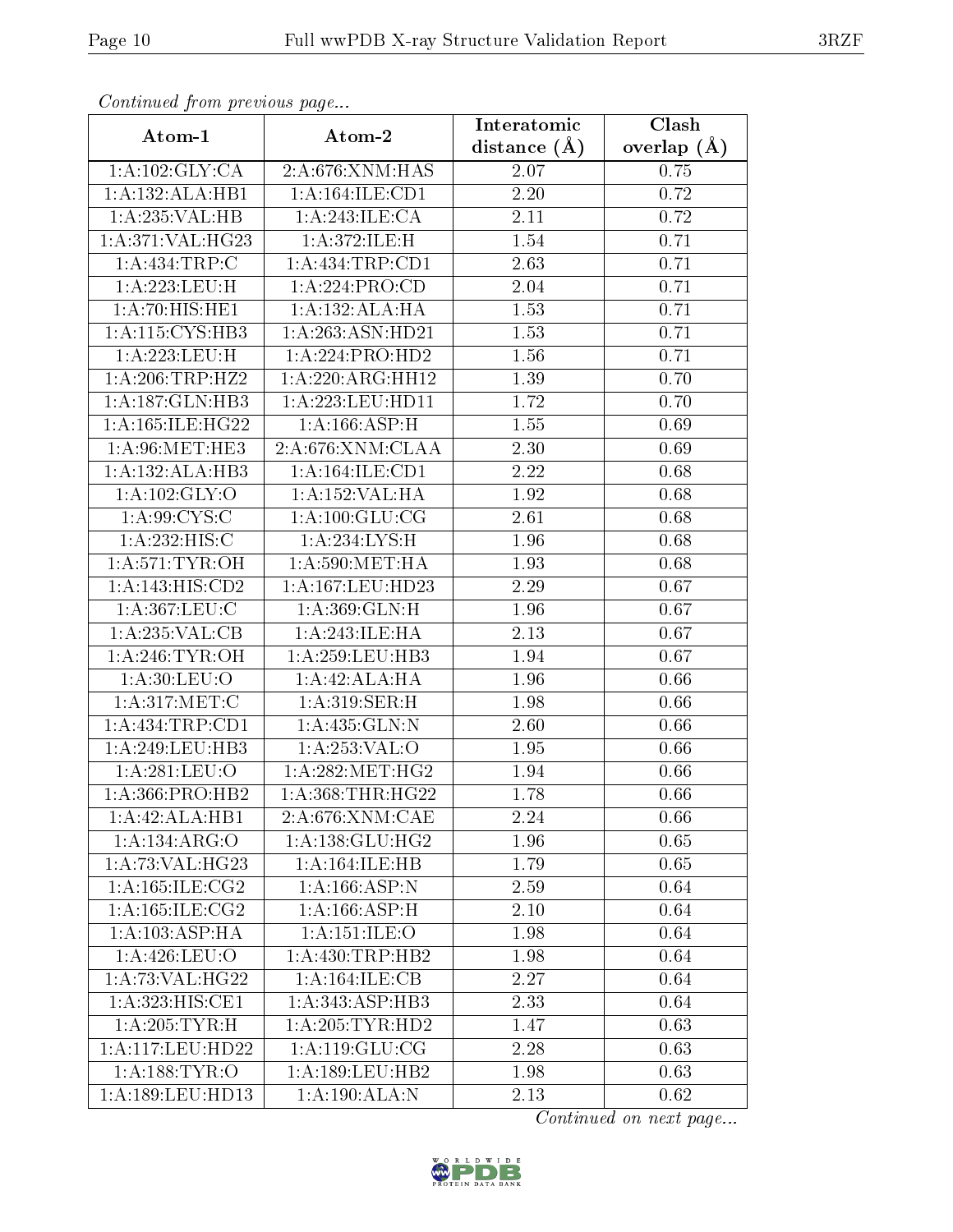| Continuea from pretious page       |                      | Interatomic      | Clash         |
|------------------------------------|----------------------|------------------|---------------|
| Atom-1                             | Atom-2               | distance $(\AA)$ | overlap $(A)$ |
| 1:A:117:LEU:HD22                   | 1:A:119:GLU:HG2      | 1.82             | 0.62          |
| 1:A:118:LYS:HA                     | 1:A:264:HIS:O        | 1.99             | 0.62          |
| 1:A:143:HIS:HD2                    | $1:$ A:167:LEU:CD2   | 2.12             | 0.62          |
| 1: A:587: SER: HB2                 | 1: A:590:MET:HE1     | 1.80             | 0.62          |
| 1:A:221:PRO:HB3                    | 1:A:256:SER:N        | $2.15\,$         | 0.61          |
| 1:A:152:VAL:HG23                   | 1: A: 165: ILE: HD12 | 1.82             | 0.60          |
| 1:A:362:ASN:HA                     | 1:A:363:SER:HB2      | 1.82             | 0.60          |
| 1: A:48: GLN:HB2                   | 1: A:50: LEU: HG     | 1.83             | 0.60          |
| 1:A:132:ALA:HB3                    | 1: A: 164: ILE: HD12 | 1.75             | 0.60          |
| 1:A:70:HIS:CE1                     | 1:A:72:ASN:HB2       | 2.37             | 0.59          |
| $1:A:260:PRO:\overline{HG3}$       | 1: A:273:LEU:CD1     | 2.32             | 0.59          |
| 1: A: 156: GLY: H                  | 1:A:160:LEU:HD22     | 1.68             | 0.58          |
| 1:A:102:GLY:N                      | 2:A:676:XNM:HAS      | 2.18             | 0.58          |
| 1:A:230:GLN:O                      | 1:A:233:GLY:N        | 2.34             | 0.58          |
| 1:A:244:VAL:HG12                   | 1:A:278:GLN:HE21     | 1.68             | 0.58          |
| 1:A:172:GLU:O                      | 1:A:173:LEU:HB3      | 2.03             | 0.58          |
| 1:A:148:PRO:HD2                    | 1: A: 188: TYR: HE2  | 1.69             | 0.57          |
| 1: A:59: CYS:HA                    | 1:A:62:ILE:HG22      | 1.86             | 0.57          |
| 1: A:205:TYR:N                     | 1: A:205:TYR:CD2     | 2.71             | 0.57          |
| 1: A:300: PHE:HB3                  | 1: A:301: GLN: NE2   | 2.20             | 0.57          |
| $1: A:205:\overline{\text{TYR}:N}$ | 1: A:205:TYR:HD2     | 2.02             | 0.57          |
| 1: A:273:LEU:C                     | 1: A:275: ARG:H      | 2.08             | 0.57          |
| 1:A:415:GLN:OE1                    | 1: A:415: GLN:N      | 2.38             | 0.57          |
| 1:A:227:GLN:HB3                    | 1:A:228:PRO:HD3      | 1.87             | 0.57          |
| 1:A:103:ASP:OD1                    | 2:A:676:XNM:CAM      | 2.54             | 0.56          |
| 1:A:260:PRO:HD3                    | $1:$ A:273:LEU:HD22  | 1.86             | 0.56          |
| 1: A: 105: ARG: HD3                | 1: A: 149: GLU: OE1  | 2.05             | 0.56          |
| 1: A:273:LEU:HG                    | 1:A:277:LEU:HD22     | 1.88             | 0.56          |
| 1:A:119:GLU:HB2                    | 1:A:122:ILE:HG13     | 1.87             | 0.56          |
| 1:A:152:VAL:CG2                    | 2:A:676:XNM:CAJ      | 2.84             | 0.56          |
| 1:A:144:ARG:HD3                    | 1: A:169: TYR:O      | 1.99             | 0.55          |
| 1: A:416: ASP:CG                   | 1:A:417:PRO:HD3      | 2.27             | 0.55          |
| 1:A:297:VAL:HB                     | 1:A:300:PHE:HB2      | 1.87             | 0.55          |
| 1: A:227: GLN: HE22                | 1:A:230:GLN:NE2      | 2.05             | 0.55          |
| 1:A:143:HIS:CD2                    | 1: A: 167: LEU: CD2  | 2.88             | 0.55          |
| 1: A:367:LEU:C                     | 1:A:369:GLN:N        | 2.60             | 0.55          |
| 1:A:367:LEU:O                      | 1: A:369: GLN:N      | 2.40             | 0.54          |
| 1: A:72: ASN:O                     | 1: A: 164: ILE:N     | 2.35             | 0.54          |
| 1: A: 133: LEU: HA                 | 1: A: 136: LEU: HD12 | 1.90             | 0.54          |
| 1: A:628: LYS: HD3                 | 1:A:632:VAL:HG21     | 1.88             | 0.53          |
| 1: A:99: CYS:CA                    | 2:A:676:XNM:HAQ      | 2.36             | 0.53          |

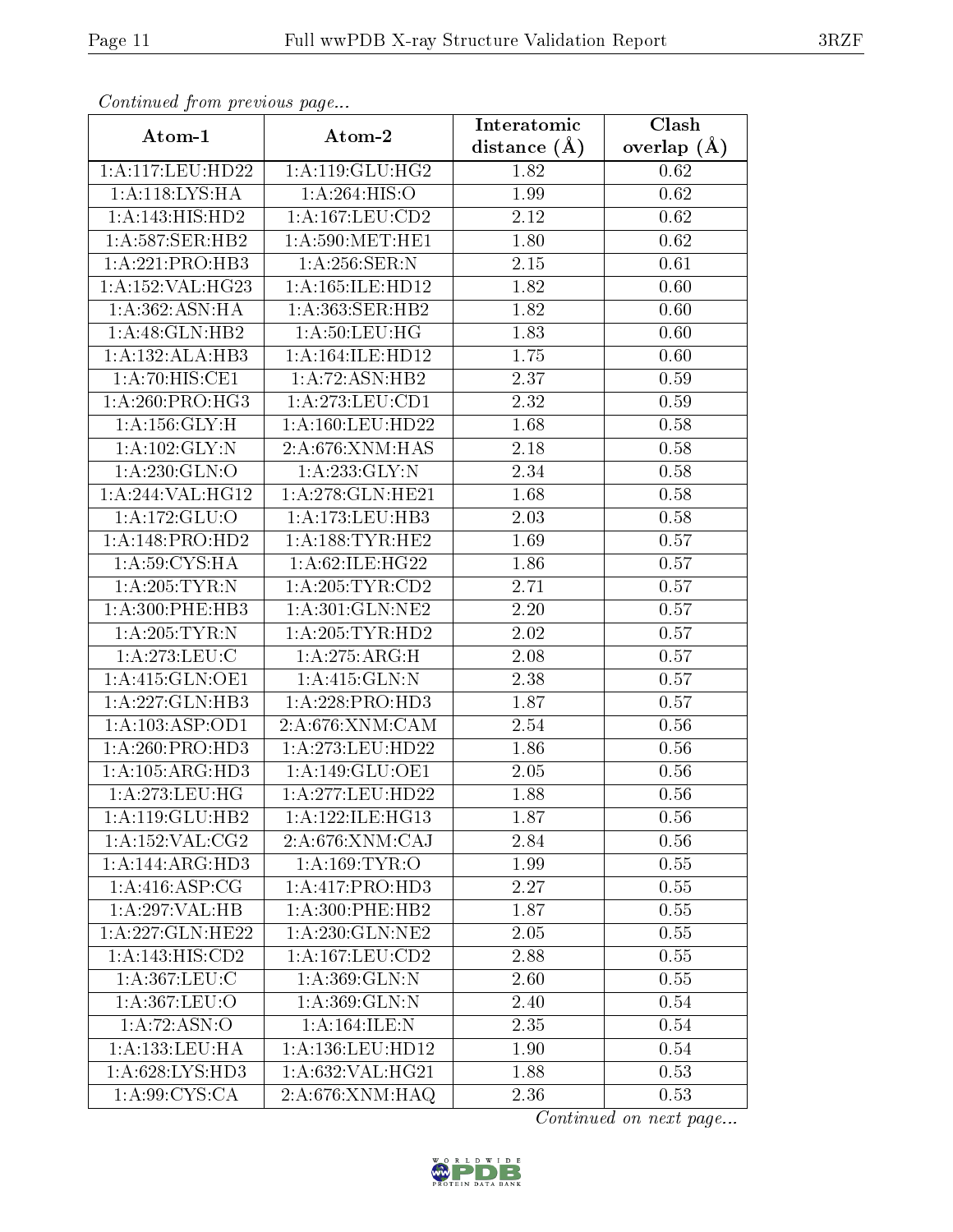| Continuea from previous page |                                    | Interatomic    | Clash         |
|------------------------------|------------------------------------|----------------|---------------|
| Atom-1                       | Atom-2                             | distance $(A)$ | overlap $(A)$ |
| 1: A:282:MET:HB2             | 1:A:286:ARG:HD2                    | 1.91           | 0.53          |
| 1: A: 188: TYR: O            | 1:A:189:LEU:CB                     | 2.56           | 0.53          |
| 1:A:228:PRO:N                | 1:A:229:VAL:HB                     | 2.24           | 0.53          |
| 1:A:202:THR:HG21             | 1:A:285:GLN:H                      | 1.74           | 0.53          |
| 1:A:446:ARG:O                | 1: A: 447: LEU: HD23               | 2.08           | 0.53          |
| 1:A:260:PRO:HD3              | 1: A:273:LEU:CD2                   | 2.40           | 0.53          |
| 1:A:102:GLY:H                | 2:A:676:XNM:HAS                    | 1.74           | 0.53          |
| 1: A: 105: ARG: HG2          | 1:A:148:PRO:CB                     | 2.33           | 0.52          |
| 1: A:172: GLU: HG3           | 1:A:175:GLN:H                      | 1.74           | 0.52          |
| 1: A: 227: GLN: NE2          | 1:A:230:GLN:HE21                   | 2.07           | 0.52          |
| 1:A:102:GLY:HA3              | 2: A:676:XNM:CAT                   | 2.31           | 0.52          |
| 1: A:282:MET:HG3             | 1:A:286:ARG:NH1                    | 2.24           | 0.52          |
| 1:A:205:TYR:HB3              | 1: A:280:MET:HB2                   | 1.91           | 0.52          |
| 1:A:223:LEU:N                | 1:A:224:PRO:CD                     | 2.69           | 0.52          |
| 1: A:113: ASN: HD21          | 1:A:117:LEU:HD21                   | 1.75           | 0.52          |
| 1:A:42:ALA:CB                | 2: A:676:XNM:HAE                   | 2.14           | 0.52          |
| 1:A:131:SER:HA               | 1:A:134:ARG:HD3                    | 1.91           | 0.51          |
| 1:A:333:LEU:HD11             | 1:A:353:LEU:HD13                   | 1.91           | 0.51          |
| 1: A:96:MET:SD               | 2:A:676:XNM:CLAA                   | 3.04           | 0.51          |
| 1:A:341:GLN:HG3              | 1:A:342:GLN:N                      | 2.25           | 0.51          |
| 1: A:100: GLU:HB2            | 1: A: 155: PRO: HD2                | 1.93           | 0.51          |
| 1: A:319: SER:OG             | 1:A:403:LEU:HB2                    | 2.10           | 0.51          |
| 1:A:433:ILE:HD12             | 1: A: 594: LEU: HD11               | 1.93           | 0.51          |
| 1: A:605: VAL:O              | 1:A:608:ILE:HG22                   | 2.11           | 0.50          |
| 1: A:220:ARG:HE              | 1: A:221: PRO:CD                   | 2.15           | 0.50          |
| 1:A:422:THR:O                | 1: A:585: GLY: HA2                 | 2.12           | 0.50          |
| 1:A:629:VAL:HG13             | 1: A: 633: MET:HG3                 | 1.93           | 0.50          |
| 1:A:223:LEU:N                | 1:A:224:PRO:HD2                    | 2.25           | 0.50          |
| $1: A:582: \overline{ARG:O}$ | 1: A:583:THR:CB                    | 2.60           | 0.50          |
| 1: A:129: ILE: HG22          | 1:A:133:LEU:HD13                   | 1.93           | 0.50          |
| 1: A: 332: ASN: O            | 1:A:335:ASN:N                      | 2.43           | 0.50          |
| 1:A:105:ARG:HA               | 1: A: 108: LEU: HD12               | 1.92           | 0.50          |
| 1: A:147: LYS:O              | 1: A: 150: ASN: OD1                | 2.30           | 0.50          |
| 1:A:148:PRO:CD               | 1: A: 188: TYR: CE2                | 2.94           | 0.50          |
| 1:A:152:VAL:HG22             | 2:A:676:XNM:CAJ                    | 2.41           | 0.49          |
| 1: A:27: GLY: HA3            | 1: A: 45: GLN:O                    | 2.13           | 0.49          |
| 1:A:245:VAL:HG12             | 1: A:246:TYR:H                     | 1.76           | 0.49          |
| 1: A: 156: GLY: H            | $1: A: 160: \boxed{\text{EU}:CD2}$ | 2.24           | 0.49          |
| 1: A: 186: LEU: O            | 1:A:188:TYR:N                      | 2.45           | 0.49          |
| 1:A:208:PHE:O                | 1:A:211:LEU:HB3                    | 2.12           | 0.49          |
| 1: A: 185: THR: HB           | 1: A: 187: GLN: HG3                | 1.95           | 0.49          |

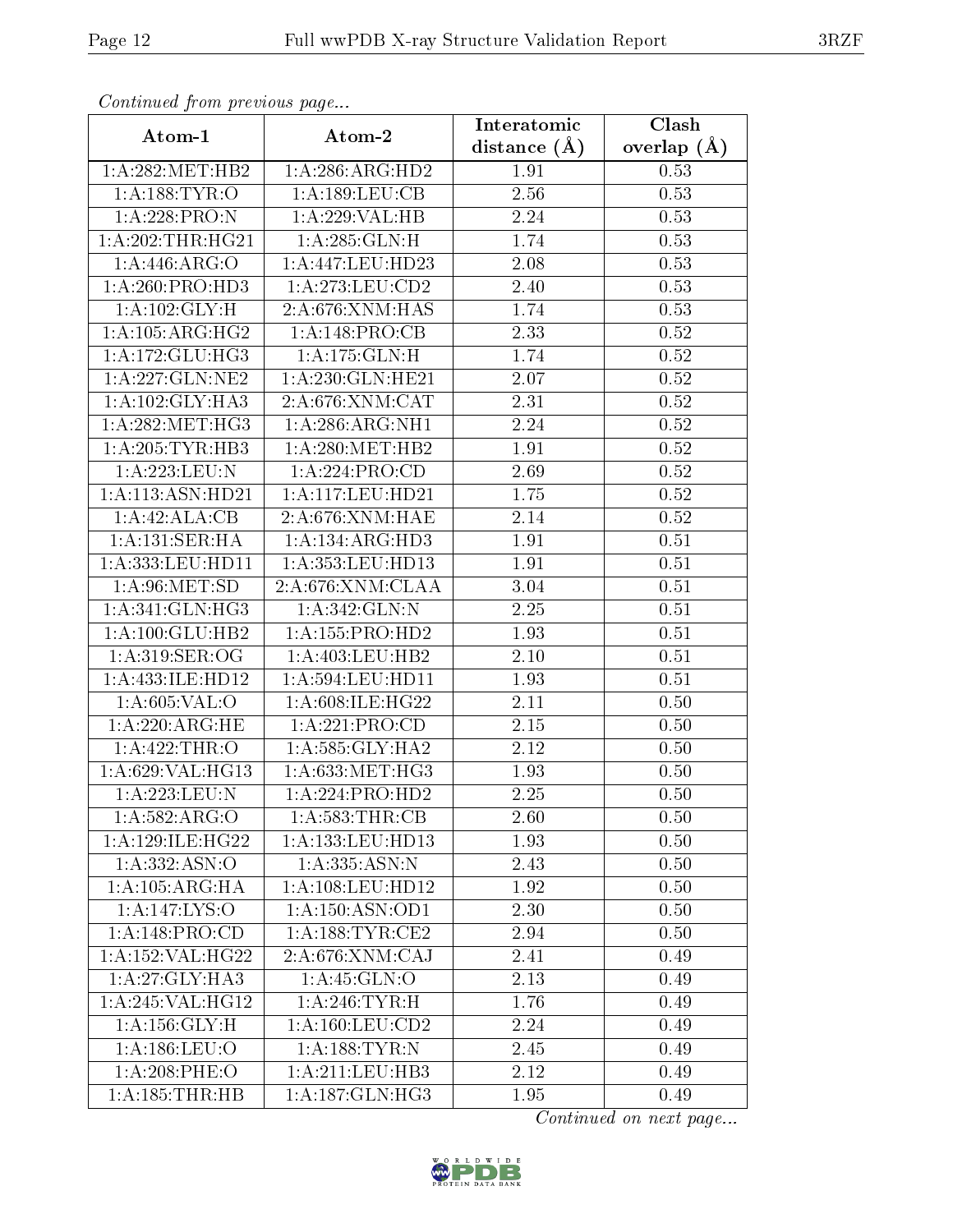| Continual from precious page       |                              | Interatomic       | Clash         |
|------------------------------------|------------------------------|-------------------|---------------|
| Atom-1                             | Atom-2                       | distance $(A)$    | overlap $(A)$ |
| 1:A:419:ARG:HD3                    | 1: A:587: SER:OG             | 2.13              | 0.49          |
| 1:A:222:PHE:CD2                    | 1:A:224:PRO:HD2              | 2.48              | 0.49          |
| 1: A:112: GLU: HG2                 | 1:A:434:TRP:HH2              | 1.76              | 0.49          |
| 1: A: 152: VAL: HG21               | $2:A:676:XNM:\overline{CAJ}$ | 2.42              | 0.49          |
| 1:A:125:LEU:HA                     | 1: A: 162: HIS: CD2          | 2.48              | 0.49          |
| 1: A:304: ASP:HA                   | 1:A:307:LEU:HB3              | 1.94              | 0.49          |
| 1:A:227:GLN:NE2                    | 1:A:230:GLN:NE2              | $\overline{2.61}$ | 0.48          |
| 1: A:117: LEU: HD22                | 1: A:119: GLU:HG3            | 1.93              | 0.48          |
| 1:A:361:LEU:HD21                   | 1: A:370: TYR: CD2           | 2.48              | 0.48          |
| 1: A: 152: VAL: CG2                | 2:A:676:XNM:NAK              | 2.71              | 0.48          |
| 1: A:329: GLU: C                   | 1: A:331: GLU: H             | 2.16              | 0.48          |
| 1:A:58:TRP:HZ3                     | 1:A:92:PRO:HG2               | 1.78              | 0.48          |
| 1:A:148:PRO:CD                     | 1: A: 188: TYR: HE2          | 2.26              | 0.48          |
| 1: A:590:MET:CE                    | 1: A:591: VAL:HG23           | 2.44              | 0.48          |
| 1: A:60: LEU:O                     | 1:A:64:ILE:HG12              | 2.13              | 0.48          |
| 1: A:120: GLY:HA2                  | 1:A:123:ARG:HH11             | 1.77              | 0.48          |
| 1:A:232:HIS:C                      | 1:A:234:LYS:N                | 2.64              | 0.48          |
| 1: A:572:ARG:C                     | 1:A:574:LEU:H                | 2.17              | 0.48          |
| $1: A:410:\overline{\text{VAL}:C}$ | 1:A:412:ILE:H                | 2.17              | 0.48          |
| 1: A:375:THR:HG22                  | 1:A:376:VAL:HG23             | 1.96              | 0.48          |
| 1: A:465:LEU:HD12                  | 1:A:623:LEU:HD22             | 1.96              | 0.48          |
| 1: A:626: SER:O                    | 1: A:630:LYS:N               | 2.43              | 0.48          |
| 1:A:144:ARG:NH2                    | 1:A:177:GLU:OE1              | 2.47              | 0.47          |
| 1:A:227:GLN:O                      | 1:A:230:GLN:N                | 2.46              | 0.47          |
| 1: A:350: GLU:HG2                  | 1:A:391:ASP:HB2              | 1.96              | 0.47          |
| 1: A: 451: GLN: C                  | 1:A:453:THR:H                | 2.18              | 0.47          |
| 1: A: 434: TRP: HB2                | 1:A:567:ALA:HB1              | 1.95              | 0.47          |
| 1: A: 102: GLY: C                  | $2:A:676:X\overline{NM:CAS}$ | 2.82              | 0.47          |
| 1:A:62:ILE:HG23                    | 1: A:63: GLN:N               | 2.30              | 0.47          |
| 1:A:134:ARG:O                      | 1:A:135:TYR:C                | 2.53              | 0.47          |
| 1:A:117:LEU:HB2                    | 1: A:215: CYS:O              | 2.14              | 0.47          |
| 1:A:235:VAL:O                      | 1:A:243:ILE:HG12             | 2.15              | 0.47          |
| 1: A:246:TYR:CE2                   | 1:A:258:VAL:HB               | 2.49              | 0.47          |
| 1:A:52:PRO:HD2                     | 1: A: 53: LYS:H              | 1.80              | 0.47          |
| $1:A:310:LY\overline{S:HD2}$       | 1: A:371: VAL:HG21           | 1.96              | 0.47          |
| 1:A:62:ILE:HG13                    | 1:A:94:LEU:HD13              | 1.95              | 0.47          |
| 1: A: 55: ARG: HD2                 | 1: A:91: LEU: HD11           | 1.97              | 0.46          |
| 1: A:440: LEU:O                    | 1:A:601:PHE:CE2              | 2.69              | 0.46          |
| 1: A:317: MET:C                    | 1:A:319:SER:N                | 2.67              | 0.46          |
| 1: A: 565: GLU: HA                 | 1:A:568:ARG:HB2              | 1.97              | 0.46          |
| $1: A:101: \overline{GLY:N}$       | 1: A: 155: PRO: HD3          | 2.31              | 0.46          |

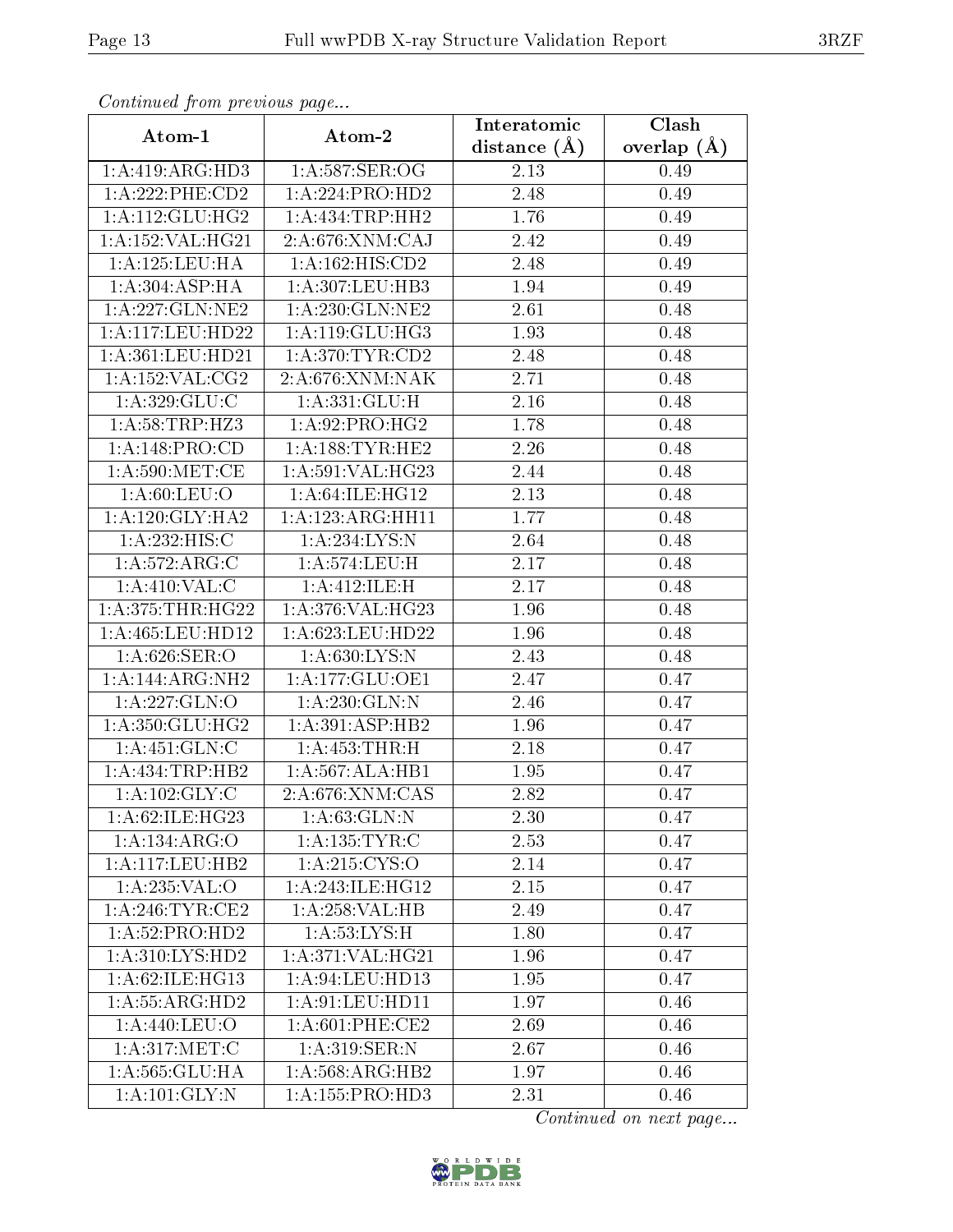| Continuou jiom protivus pago         |                      | Interatomic       | $\overline{\text{Clash}}$ |
|--------------------------------------|----------------------|-------------------|---------------------------|
| Atom-1                               | Atom-2               | distance $(A)$    | overlap $(A)$             |
| 1: A:201:VAL:O                       | 1:A:203:VAL:N        | 2.48              | 0.46                      |
| 1:A:29:VAL:HA                        | 1:A:43:ILE:O         | $2.16\,$          | 0.46                      |
| 1: A:609: TYR: HA                    | 1: A:612:LEU:HB3     | 1.97              | 0.46                      |
| 1:A:29:VAL:HG11                      | 2:A:676:XNM:CAC      | 2.45              | 0.46                      |
| 1: A:570: LEU: C                     | 1: A:572: ARG:H      | 2.19              | 0.46                      |
| 1: A:590:MET:HG3                     | 1: A:590:MET:H       | 1.38              | 0.46                      |
| 2:A:676:XNM:CBA                      | 2:A:676:XNM:OBE      | 2.64              | 0.45                      |
| 1:A:220:ARG:HH21                     | 1:A:221:PRO:HG2      | 1.82              | 0.45                      |
| 1: A:298: GLY:O                      | 1:A:302:ALA:HB3      | 2.16              | 0.45                      |
| 1: A:52: PRO:HA                      | 1: A: 55: ARG: HH11  | 1.81              | 0.45                      |
| 1: A:206:TRP:CZ2                     | 1:A:220:ARG:NH1      | 2.82              | 0.45                      |
| 1: A:390: PHE:H                      | 1: A:390: PHE: HD1   | 1.65              | 0.45                      |
| 1: A:61: GLU:HB2                     | 1:A:178:LEU:HD22     | 1.99              | 0.45                      |
| 1:A:74:VAL:HG13                      | 1: A:97: GLU:CG      | 2.47              | 0.45                      |
| 1: A:298: GLY: C                     | 1:A:300:PHE:H        | 2.20              | 0.45                      |
| 1:A:221:PRO:CA                       | 1:A:222:PHE:HB3      | 2.33              | 0.45                      |
| 1:A:235:VAL:HG22                     | 1:A:247:ASP:OD2      | $\overline{2.17}$ | 0.45                      |
| 1:A:428:ARG:HH21                     | 1:A:432:GLN:HE22     | 1.65              | 0.45                      |
| 1:A:332:ASN:O                        | 1:A:333:LEU:C        | 2.56              | 0.44                      |
| 1: A: 115: CYS: 0                    | 1:A:263:ASN:ND2      | 2.51              | 0.44                      |
| 1: A:318: VAL:O                      | 1:A:318:VAL:HG12     | 2.17              | 0.44                      |
| 1:A:371:VAL:HG23                     | 1:A:372:ILE:N        | 2.29              | 0.44                      |
| 1: A: 255: PHE: N                    | $1: A:255:$ PHE:CD1  | 2.84              | 0.44                      |
| 1: A:448:LEU:HA                      | 1: A:608: ILE: HD11  | 1.99              | 0.44                      |
| 1:A:148:PRO:HD2                      | 1: A: 188: TYR: CE2  | 2.49              | 0.44                      |
| 1:A:152:VAL:HG23                     | 1: A: 165: ILE: CD1  | 2.47              | 0.44                      |
| 1:A:71:PRO:HA                        | 1: A: 163: LYS: HE3  | 2.00              | 0.44                      |
| 1:A:170:ALA:H                        | 1:A:178:LEU:HD12     | 1.83              | 0.44                      |
| $1:A:404:PR\overline{O:HB2}$         | 1:A:405:ALA:H        | 1.63              | 0.44                      |
| 1: A:99: CYS:O                       | 1: A: 100: GLU: HB2  | 2.11              | 0.44                      |
| 1:A:363:SER:H                        | 1:A:365:GLN:H        | 1.66              | 0.44                      |
| $1:A:428:ARG:\overline{HE}$          | 1:A:432:GLN:HE22     | 1.65              | 0.44                      |
| 1:A:74:VAL:HG12                      | 1: A:75: SER: N      | 2.32              | 0.44                      |
| 1: A:230: GLN:O                      | 1: A:232: HIS:N      | 2.51              | 0.43                      |
| 1:A:271:GLY:O                        | 1:A:272:LYS:C        | 2.56              | 0.43                      |
| 1: A:603: LYS: HG3                   | 1:A:607:LEU:HD12     | 1.99              | 0.43                      |
| 1: A: 163: LYS: O                    | 1: A: 165: ILE: HG13 | 2.18              | 0.43                      |
| 1: A:172: GLU:CG                     | 1:A:175:GLN:H        | 2.30              | 0.43                      |
| 1: A:262:PRO:HG3                     | 1:A:432:GLN:NE2      | 2.34              | 0.43                      |
| 1:A:115:CYS:HB3                      | 1:A:263:ASN:ND2      | 2.29              | 0.43                      |
| $1: A:273:\overline{\textrm{LEU:O}}$ | 1: A:275: ARG: N     | 2.51              | 0.43                      |

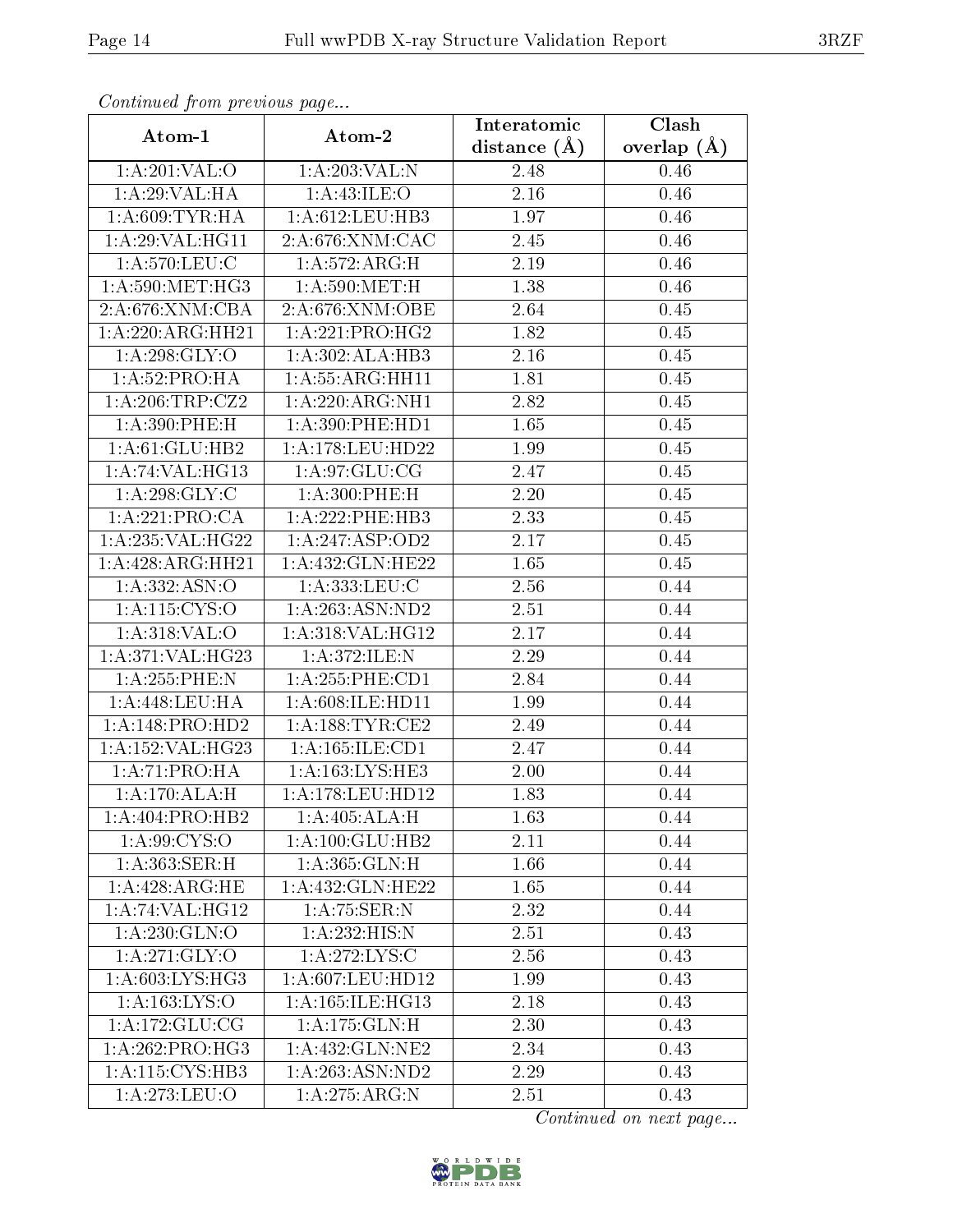| Continually from previous page |                             | Interatomic      | $\overline{\text{Clash}}$ |
|--------------------------------|-----------------------------|------------------|---------------------------|
| Atom-1                         | Atom-2                      | distance $(\AA)$ | overlap $(\AA)$           |
| 1: A: 105: ARG: HA             | 1:A:108:LEU:HB2             | 2.01             | 0.43                      |
| 1: A:120: GLY:N                | 1:A:121:PRO:HD2             | 2.33             | 0.43                      |
| $1: A: 353:$ LEU:HD23          | 1:A:388:PHE:HB2             | 1.99             | 0.43                      |
| 1: A:249:LEU:CB                | 1:A:253:VAL:O               | 2.66             | 0.43                      |
| 1:A:104:LEU:HD23               | 1:A:148:PRO:HA              | 2.00             | 0.43                      |
| 1: A:416: ASP:HA               | 1:A:591:VAL:HG22            | 1.99             | 0.43                      |
| 1:A:282:MET:HB3                | 1: A:283:TRP:H              | 1.68             | 0.43                      |
| 1:A:329:GLU:HA                 | 1: A: 366: PRO: HB3         | 2.00             | 0.43                      |
| 1:A:120:GLY:O                  | 1:A:123:ARG:CB              | 2.59             | 0.42                      |
| 1:A:139:ASN:O                  | 1: A:141: ILE: HG13         | 2.20             | 0.42                      |
| 1:A:52:PRO:HA                  | 1: A: 55: ARG: NH1          | 2.34             | 0.42                      |
| 1:A:620:ARG:C                  | 1:A:622:ALA:H               | 2.21             | 0.42                      |
| 1: A:99: CYS:N                 | 2:A:676:XNM:CAQ             | 2.51             | 0.42                      |
| 1:A:234:LYS:O                  | 1: A:236:ARG:N              | 2.52             | 0.42                      |
| 1:A:41:VAL:HG11                | 1:A:80:PRO:HG3              | 2.00             | 0.42                      |
| 1:A:264:HIS:ND1                | 1: A:264: HIS:N             | 2.68             | 0.42                      |
| 1: A:319: SER:C                | 1:A:321:ARG:N               | 2.73             | 0.42                      |
| 1: A:316: ASN: HA              | 1: A: 388: PHE: HD2         | 1.84             | 0.42                      |
| 1: A:96:MET:HB2                | 2:A:676:XNM:HAE             | $2.02\,$         | 0.42                      |
| 1:A:227:GLN:O                  | 1: A:230: GLN: HG3          | 2.18             | 0.42                      |
| 1: A: 434: TRP: CD1            | 1: A: 435: GLN: HG2         | 2.55             | 0.42                      |
| 1:A:122:ILE:O                  | 1: A: 125: LEU: HB3         | 2.19             | 0.42                      |
| 1:A:222:PHE:CZ                 | 1:A:225:ASN:CB              | 2.97             | 0.42                      |
| 1:A:346:ILE:HG13               | 1: A:347: PRO:CD            | 2.45             | 0.42                      |
| 1: A: 430: TRP: HE3            | 1: A:571:TYR:HD2            | 1.67             | 0.42                      |
| 1:A:463:THR:HA                 | 1:A:466:SER:HB3             | 2.01             | 0.42                      |
| 1:A:312:LEU:O                  | 1: A:324:THR:HA             | 2.20             | 0.42                      |
| 1:A:228:PRO:HB2                | 1:A:229:VAL:HG23            | 2.02             | 0.41                      |
| 1:A:122:ILE:HG22               | 1:A:126:LEU:HD11            | 2.01             | 0.41                      |
| 1:A:145:ASP:O                  | 1: A:146:LEU:HB2            | 2.19             | 0.41                      |
| 1: A:280:MET:HG3               | 1: A:280: MET:O             | 2.20             | 0.41                      |
| 1:A:436:THR:O                  | 1: A:440:LEU:HG             | 2.20             | 0.41                      |
| 1:A:120:GLY:O                  | 1:A:123:ARG:N               | $2.53\,$         | 0.41                      |
| 1: A:414:LEU:C                 | 1:A:417:PRO:HD2             | 2.40             | 0.41                      |
| 1:A:305:SER:C                  | 1:A:307:LEU:H               | 2.23             | 0.41                      |
| 1:A:321:ARG:HB3                | 1:A:322:VAL:H               | 1.57             | 0.41                      |
| 1: A:346: ILE: HA              | 1:A:347:PRO:HD3             | 1.91             | 0.41                      |
| 1: A:420: PRO:O                | 1: A:421:LEU: C             | 2.59             | 0.41                      |
| 1: A:249:LEU:HB2               | 1:A:253:VAL:N               | 2.21             | 0.41                      |
| 1:A:314:VAL:HG22               | 1: A: 386: LEU: HD23        | 2.02             | 0.41                      |
| 1: A:325: TYR: HA              | 1:A:326:PRO:H <sub>D3</sub> | 1.69             | 0.41                      |

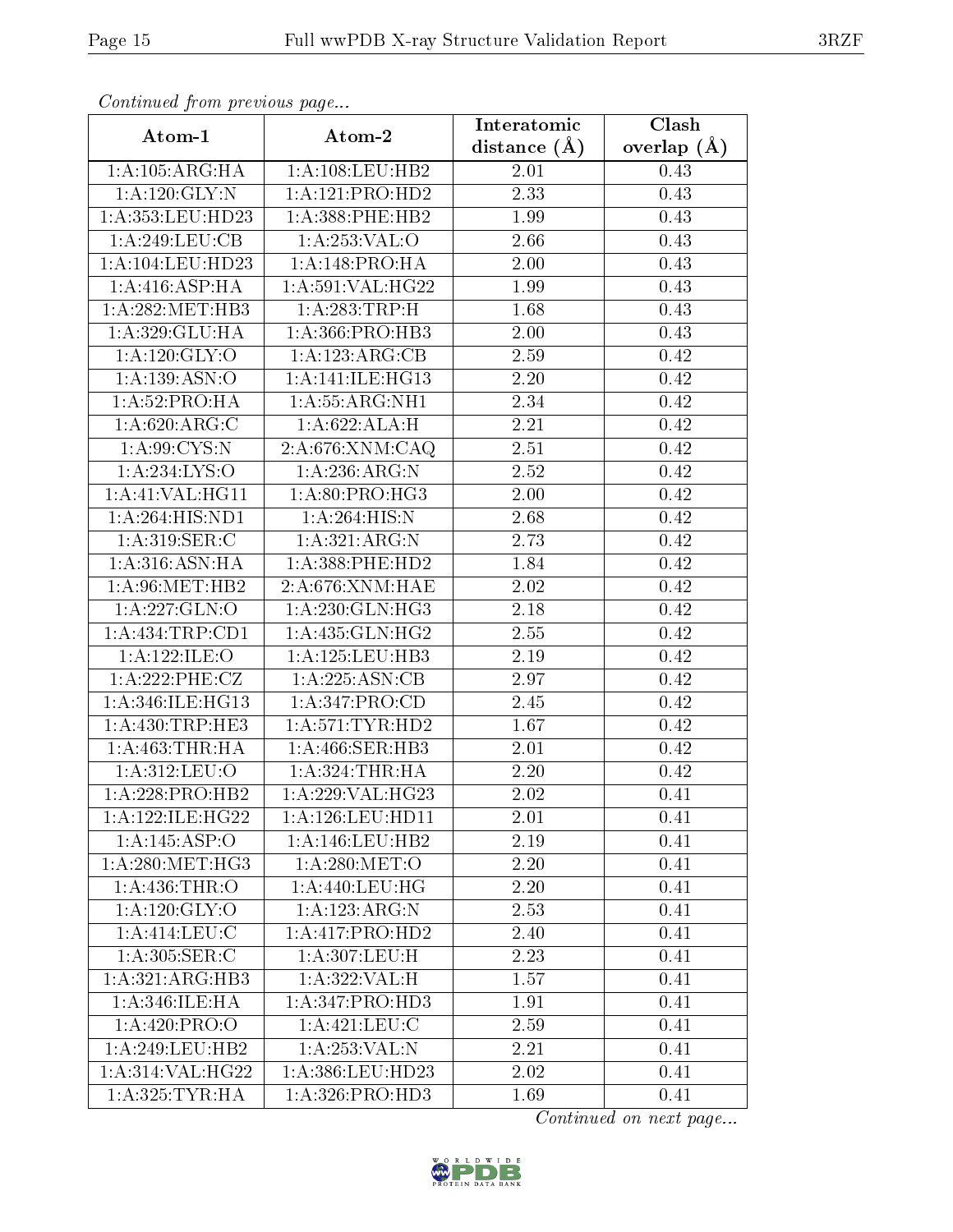| Atom-1              | Atom-2               | Interatomic<br>distance $(A)$ | Clash<br>overlap $(A)$ |
|---------------------|----------------------|-------------------------------|------------------------|
| 1:A:70:HIS:HA       | 1:A:71:PRO:HD3       | 1.87                          | 0.41                   |
| 1:A:416:ASP:OD1     | 1:A:416:ASP:N        | 2.52                          | 0.41                   |
| 1:A:606:ILE:O       | 1: A:609:TYR:HB2     | 2.21                          | 0.41                   |
| 1: A: 336: LEU: HB2 | 1: A: 367: LEU: HD11 | 2.03                          | 0.41                   |
| 1: A:227: GLN:HE22  | 1:A:230:GLN:HE21     | 1.64                          | 0.41                   |
| 1: A:561:ASP:C      | 1: A: 563: LEU:H     | 2.24                          | 0.41                   |
| 1: A: 155: PRO: HA  | 1: A: 160: LEU: HD22 | 2.03                          | 0.40                   |
| 1: A:220: ARG:NE    | 1:A:221:PRO:HD2      | 2.18                          | 0.40                   |
| 1: A:60: LEU:HD11   | 1: A:175: GLN:HB3    | 2.02                          | 0.40                   |
| 1: A:178:LEU:HA     | 1: A:178:LEU:HD23    | 1.81                          | 0.40                   |
| 1:A:87:ALA:HA       | 1:A:88:PRO:HD3       | 1.97                          | 0.40                   |
| 1:A:216:ILE:HD13    | 1: A:273:LEU:HD12    | 2.04                          | 0.40                   |
| 1: A:465:LEU:HD22   | 1:A:630:LYS:HE2      | 2.02                          | 0.40                   |
| 1: A:266:SER:OG     | 1: A:269:LEU:N       | 2.49                          | 0.40                   |

There are no symmetry-related clashes.

### 5.3 Torsion angles (i)

#### 5.3.1 Protein backbone  $(i)$

In the following table, the Percentiles column shows the percent Ramachandran outliers of the chain as a percentile score with respect to all X-ray entries followed by that with respect to entries of similar resolution.

The Analysed column shows the number of residues for which the backbone conformation was analysed, and the total number of residues.

| Mol   Chain | <b>Analysed</b>                                                  |  | Favoured   Allowed   Outliers   Percentiles |
|-------------|------------------------------------------------------------------|--|---------------------------------------------|
|             | $^{+}$ 527/677 (78%)   329 (62%)   146 (28%)   52 (10%)   $^{-}$ |  | $\boxed{0}$ $\boxed{9}$                     |

All (52) Ramachandran outliers are listed below:

| Mol | Chain | Res | <b>Type</b> |
|-----|-------|-----|-------------|
|     |       | 100 | <b>GLU</b>  |
|     |       | 187 | <b>GLN</b>  |
|     |       | 189 | LEU         |
|     |       | 220 | $\rm{ARG}$  |
|     |       | 229 | <b>VAL</b>  |
|     |       | 235 | VAL         |
|     |       | 261 | THR.        |

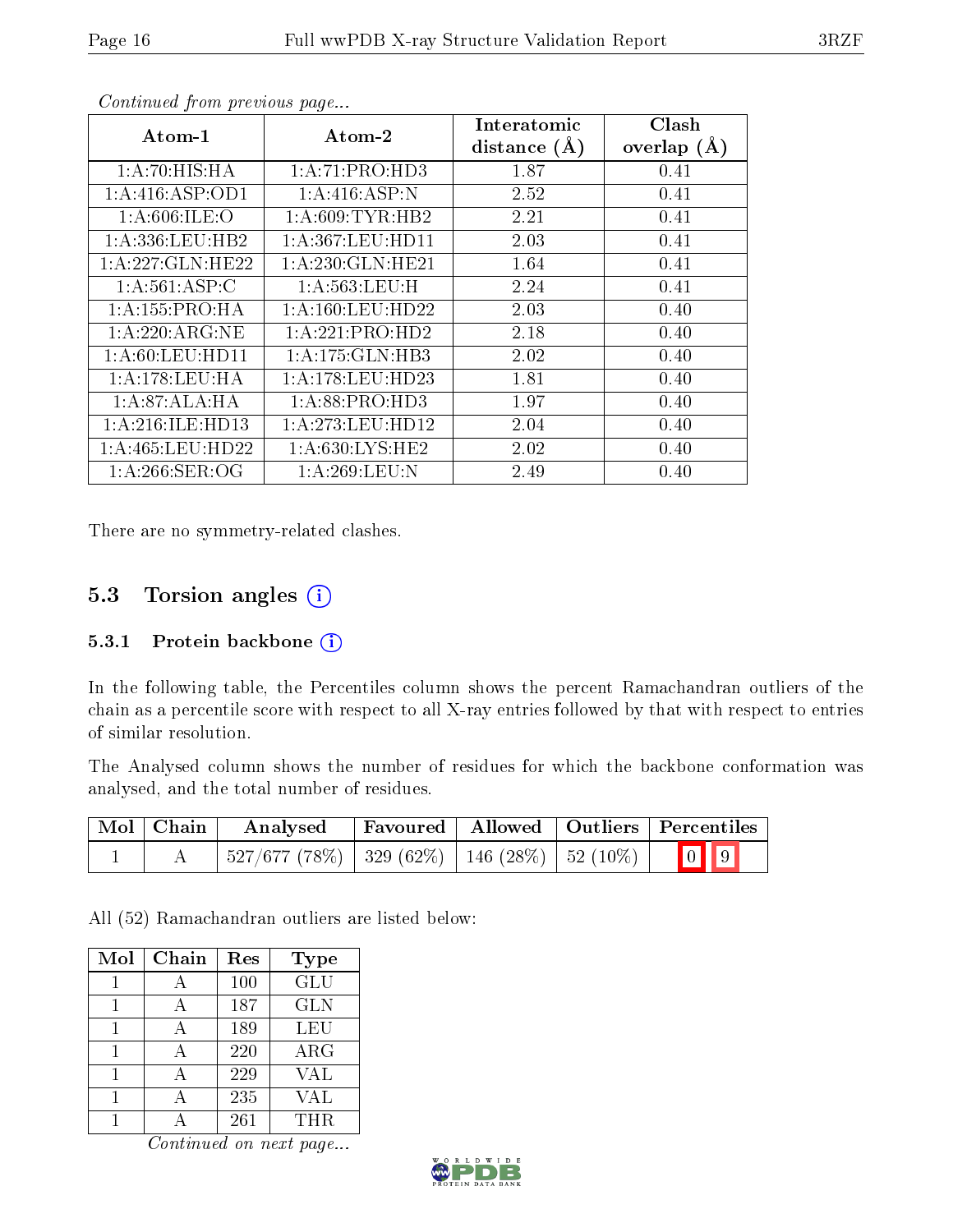| Mol            | $\overline{\text{Chain}}$                                                                                                                                                                                                                                                                                           | Res              | $\mathrm{\bar{Ty}pe}$                      |
|----------------|---------------------------------------------------------------------------------------------------------------------------------------------------------------------------------------------------------------------------------------------------------------------------------------------------------------------|------------------|--------------------------------------------|
| $\mathbf{1}$   | $\mathbf{A}$                                                                                                                                                                                                                                                                                                        | 272              | ${\rm LYS}$                                |
| $\mathbf{1}$   | $\overline{A}$                                                                                                                                                                                                                                                                                                      | 368              | <b>THR</b>                                 |
| $\mathbf{1}$   |                                                                                                                                                                                                                                                                                                                     | 583              | $\overline{\text{THR}}$                    |
| $\overline{1}$ |                                                                                                                                                                                                                                                                                                                     | $18\,$           | $\overline{\text{LYS}}$                    |
| $\overline{1}$ |                                                                                                                                                                                                                                                                                                                     | $\overline{50}$  | LEU                                        |
| $\mathbf{1}$   |                                                                                                                                                                                                                                                                                                                     | 78               | GLU                                        |
| $\mathbf{1}$   |                                                                                                                                                                                                                                                                                                                     | <b>202</b>       | <b>THR</b>                                 |
| $\mathbf{1}$   |                                                                                                                                                                                                                                                                                                                     | 231              | <b>TRP</b>                                 |
| $\overline{1}$ |                                                                                                                                                                                                                                                                                                                     | 265              | LEU                                        |
| $\overline{1}$ |                                                                                                                                                                                                                                                                                                                     | 298              | $\overline{\text{GLY}}$                    |
| $\mathbf{1}$   |                                                                                                                                                                                                                                                                                                                     | 404              | PRO                                        |
| $\mathbf{1}$   |                                                                                                                                                                                                                                                                                                                     | $\overline{135}$ | <b>TYR</b>                                 |
| $\overline{1}$ |                                                                                                                                                                                                                                                                                                                     | 227              | $\overline{\text{GLN}}$                    |
| $\overline{1}$ | $\frac{\overline{A}}{\overline{A}} \frac{\overline{A}}{\overline{A}} \frac{\overline{A}}{\overline{A}} \frac{\overline{A}}{\overline{A}} \frac{\overline{A}}{\overline{A}} \frac{\overline{A}}{\overline{A}} \frac{\overline{A}}{\overline{A}} \frac{\overline{A}}{\overline{A}} \frac{\overline{A}}{\overline{A}}$ | 274              | $\overline{\text{GLU}}$                    |
| $\overline{1}$ |                                                                                                                                                                                                                                                                                                                     | 296              | $\overline{\text{ASN}}$                    |
| $\mathbf{1}$   |                                                                                                                                                                                                                                                                                                                     | 309              | LEU                                        |
| $\overline{1}$ |                                                                                                                                                                                                                                                                                                                     | 330              | $\overline{\text{ASN}}$                    |
| $\mathbf{1}$   |                                                                                                                                                                                                                                                                                                                     | 359              | LEU                                        |
| $\overline{1}$ |                                                                                                                                                                                                                                                                                                                     | 363              | $\overline{\text{SER}}$                    |
| $\overline{1}$ |                                                                                                                                                                                                                                                                                                                     | $3\,72$          | <b>ILE</b>                                 |
| $\overline{1}$ |                                                                                                                                                                                                                                                                                                                     | 588              | $\overline{\text{ASN}}$                    |
| $\overline{1}$ | $\frac{\overline{A}}{\overline{A}}$                                                                                                                                                                                                                                                                                 | $52\,$           | PRO                                        |
| $\overline{1}$ |                                                                                                                                                                                                                                                                                                                     | 146              | $\overline{\text{LEU}}$                    |
| $\overline{1}$ |                                                                                                                                                                                                                                                                                                                     | $\overline{271}$ | $\overline{\text{GLY}}$                    |
| $\mathbf{1}$   |                                                                                                                                                                                                                                                                                                                     | $\overline{374}$ | $\overline{\text{CYS}}$                    |
| $\mathbf{1}$   | $\frac{\overline{A}}{\overline{A}}$ $\frac{\overline{A}}{\overline{A}}$                                                                                                                                                                                                                                             | 392              | <b>ASN</b>                                 |
| $\mathbf{1}$   |                                                                                                                                                                                                                                                                                                                     | $\overline{537}$ | <b>MET</b>                                 |
| $\overline{1}$ |                                                                                                                                                                                                                                                                                                                     | $573\,$          | $\overline{\rm{ARG}}$                      |
| $\overline{1}$ | $\overline{A}$                                                                                                                                                                                                                                                                                                      | 605              | $\overline{\text{VAL}}$                    |
| 1              | $\mathbf{A}$                                                                                                                                                                                                                                                                                                        | 621              | $\overline{\text{LYS}}$                    |
| $\mathbf{1}$   | $\overline{A}$                                                                                                                                                                                                                                                                                                      | 87               | $\rm AL\overline{A}$                       |
| $\mathbf{1}$   | $\frac{\overline{A}}{\overline{A}}$                                                                                                                                                                                                                                                                                 | 221              | $\overline{\text{PRO}}$                    |
| $\mathbf{1}$   |                                                                                                                                                                                                                                                                                                                     | 223              | $\overline{\text{LEU}}$                    |
| $\overline{1}$ | $\frac{\overline{A}}{\overline{A}}$ $\frac{\overline{A}}{\overline{A}}$                                                                                                                                                                                                                                             | $\overline{284}$ | <b>HIS</b>                                 |
| $\mathbf{1}$   |                                                                                                                                                                                                                                                                                                                     | 360              | $\frac{\overline{\text{ALA}}}{\text{LYS}}$ |
| $\mathbf 1$    |                                                                                                                                                                                                                                                                                                                     | $\overline{630}$ |                                            |
| $\mathbf 1$    |                                                                                                                                                                                                                                                                                                                     | 71               | PRO                                        |
| $\overline{1}$ | $\overline{A}$                                                                                                                                                                                                                                                                                                      | $\overline{262}$ | $\overline{\text{PRO}}$                    |
| $\mathbf{1}$   | $\overline{A}$                                                                                                                                                                                                                                                                                                      | 347              | $\overline{\text{PRO}}$                    |
| $\mathbf 1$    | $\overline{A}$                                                                                                                                                                                                                                                                                                      | $120\,$          | $\overline{\text{GLY}}$                    |
| $\mathbf 1$    | $\overline{A}$                                                                                                                                                                                                                                                                                                      | 346              | <b>ILE</b>                                 |
| $\mathbf{1}$   | $\overline{\rm A}$                                                                                                                                                                                                                                                                                                  | 530              | VAL                                        |

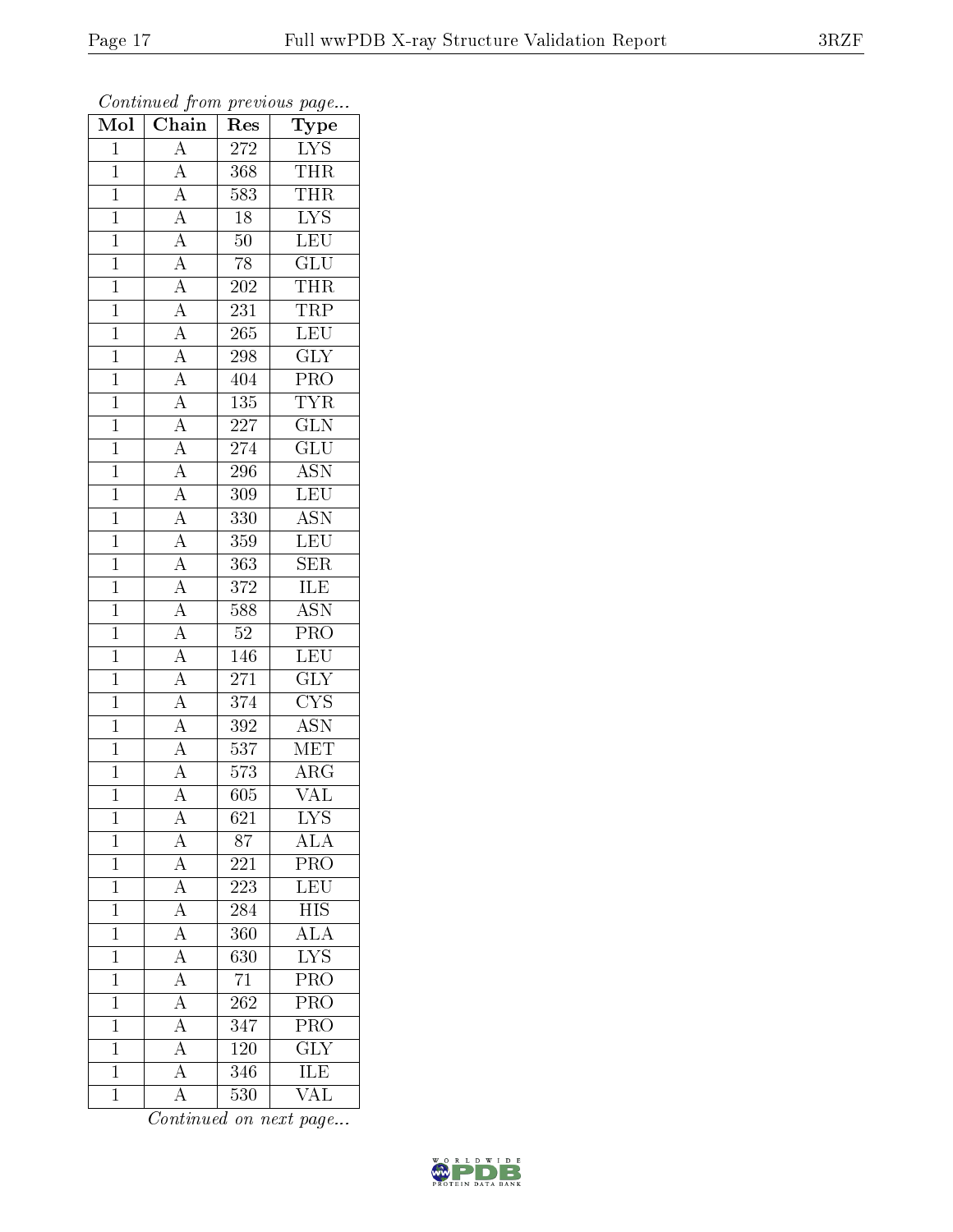Continued from previous page...

| Mol | Chain | $\operatorname{Res}% \left( \mathcal{N}\right) \equiv\operatorname{Res}(\mathcal{N}_{0})\cap\mathcal{N}_{1}$ | Type |
|-----|-------|--------------------------------------------------------------------------------------------------------------|------|
|     |       | 433                                                                                                          | LL F |
|     |       | 318                                                                                                          | √ A  |
|     |       | 326                                                                                                          | PRO  |

#### 5.3.2 Protein sidechains (i)

In the following table, the Percentiles column shows the percent sidechain outliers of the chain as a percentile score with respect to all X-ray entries followed by that with respect to entries of similar resolution.

The Analysed column shows the number of residues for which the sidechain conformation was analysed, and the total number of residues.

| Mol   Chain | Rotameric   Outliers   Percentiles<br>Analysed    |  |      |  |
|-------------|---------------------------------------------------|--|------|--|
|             | $487/610$ $(80\%)$   $427$ $(88\%)$   60 $(12\%)$ |  | 4 23 |  |

All (60) residues with a non-rotameric sidechain are listed below:

| Mol            | Chain                               | Res              | <b>Type</b>             |
|----------------|-------------------------------------|------------------|-------------------------|
| $\mathbf{1}$   | $\overline{\rm A}$                  | $\overline{17}$  | MET                     |
| $\mathbf{1}$   | $\overline{A}$                      | 34               | <b>HIS</b>              |
| $\overline{1}$ | $\overline{A}$                      | $\overline{49}$  | $\overline{{\rm GLU}}$  |
| $\overline{1}$ | $\overline{A}$                      | $\overline{53}$  | $\overline{LYS}$        |
| $\mathbf{1}$   | $\overline{A}$                      | 65               | <b>MET</b>              |
| $\overline{1}$ | $\overline{A}$                      | 70               | $\overline{HIS}$        |
| $\overline{1}$ | $\overline{A}$                      | 118              | $\overline{\text{LYS}}$ |
| $\overline{1}$ | $\overline{A}$                      | $\overline{1}35$ | <b>TYR</b>              |
| $\overline{1}$ | $\frac{\overline{A}}{\overline{A}}$ | 153              | <b>LEU</b>              |
| $\overline{1}$ |                                     | 186              | <b>LEU</b>              |
| $\mathbf{1}$   | $\overline{A}$                      | 188              | $\overline{\text{TYR}}$ |
| $\mathbf{1}$   | $\overline{A}$                      | 189              | <b>LEU</b>              |
| $\overline{1}$ | $\frac{\overline{A}}{\overline{A}}$ | $\overline{193}$ | <b>LEU</b>              |
| $\mathbf{1}$   |                                     | 199              | <b>TYR</b>              |
| $\overline{1}$ | $\overline{A}$                      | $\overline{202}$ | <b>THR</b>              |
| $\overline{1}$ | $\overline{A}$                      | 205              | <b>TYR</b>              |
| $\overline{1}$ | $\overline{A}$                      | 219              | $\overline{\rm{PHE}}$   |
| $\overline{1}$ | $\overline{A}$                      | 220              | $\overline{\rm{ARG}}$   |
| $\overline{1}$ | $\overline{A}$                      | 222              | PHE                     |
| $\overline{1}$ | $\overline{A}$                      | 226              | <b>TRP</b>              |
| $\overline{1}$ | $\overline{A}$                      | 245              | <b>VAL</b>              |
| $\overline{1}$ | $\overline{A}$                      | 249              | <b>LEU</b>              |
| $\mathbf{1}$   | $\overline{\rm A}$                  | 255              | PHE                     |

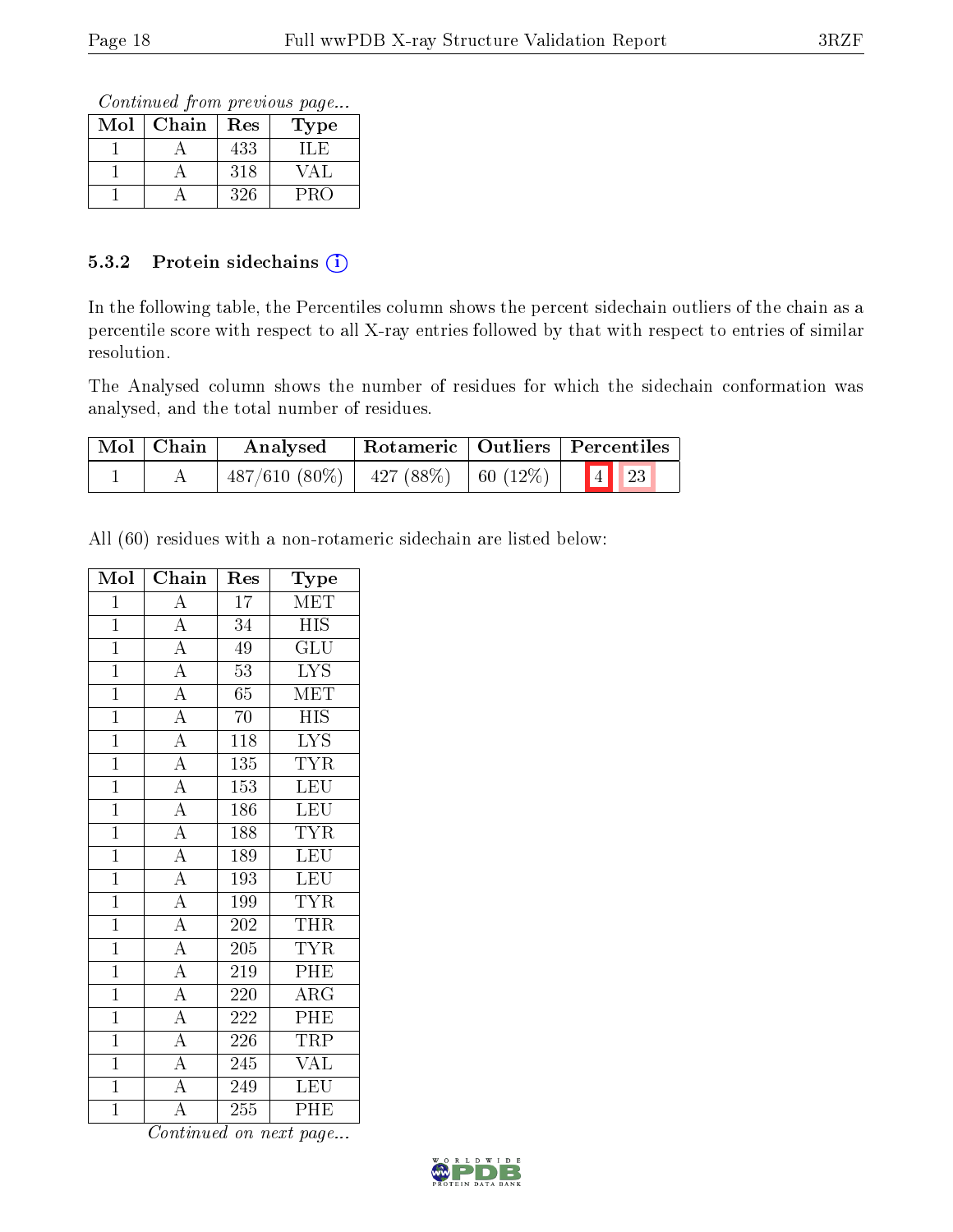| Chain<br>Mol   |                                                                                                                                                                                     | $\operatorname{Res}% \left( \mathcal{N}\right) \equiv\operatorname{Res}(\mathcal{N}_{0})\cap\mathcal{N}_{1}$ | $\mathrm{Type}$         |
|----------------|-------------------------------------------------------------------------------------------------------------------------------------------------------------------------------------|--------------------------------------------------------------------------------------------------------------|-------------------------|
| $\mathbf{1}$   | $\overline{A}$                                                                                                                                                                      | 261                                                                                                          | THR                     |
| $\mathbf{1}$   |                                                                                                                                                                                     | 264                                                                                                          | HIS                     |
| $\mathbf{1}$   | $\frac{\overline{A}}{\overline{A}}$                                                                                                                                                 | 272                                                                                                          | $\overline{\text{LYS}}$ |
| $\mathbf{1}$   |                                                                                                                                                                                     | $275\,$                                                                                                      | $\rm{ARG}$              |
| $\overline{1}$ |                                                                                                                                                                                     | 294                                                                                                          | $\overline{\text{ASN}}$ |
| $\mathbf{1}$   | $\frac{\overline{A}}{\overline{A}}$ $\frac{\overline{A}}{\overline{A}}$                                                                                                             | 297                                                                                                          | <b>VAL</b>              |
| $\mathbf{1}$   |                                                                                                                                                                                     | 306                                                                                                          | $\overline{\text{ILE}}$ |
| $\mathbf{1}$   |                                                                                                                                                                                     | 309                                                                                                          | $\overline{\text{LEU}}$ |
| $\mathbf{1}$   | $\frac{\overline{A}}{\overline{A}}$ $\frac{\overline{A}}{\overline{A}}$                                                                                                             | $\overline{311}$                                                                                             | $\overline{\text{LEU}}$ |
| $\overline{1}$ |                                                                                                                                                                                     | $\overline{313}$                                                                                             | SER                     |
| $\mathbf 1$    |                                                                                                                                                                                     | 321                                                                                                          | $\overline{\rm ARG}$    |
| $\mathbf{1}$   | $\overline{A}$                                                                                                                                                                      | 324                                                                                                          | THR                     |
| $\mathbf{1}$   | $\frac{\overline{A}}{\overline{A}}$                                                                                                                                                 | 327                                                                                                          | <b>VAL</b>              |
| $\overline{1}$ |                                                                                                                                                                                     | 328                                                                                                          | <b>THR</b>              |
| $\mathbf{1}$   |                                                                                                                                                                                     | $\overline{3}40$                                                                                             | LEU                     |
| $\mathbf{1}$   |                                                                                                                                                                                     | 343                                                                                                          | $\overline{\text{ASP}}$ |
| $\mathbf{1}$   |                                                                                                                                                                                     | 355                                                                                                          | $\overline{\text{GLN}}$ |
| $\mathbf{1}$   |                                                                                                                                                                                     | 361                                                                                                          | <b>LEU</b>              |
| $\mathbf{1}$   | $\frac{\overline{A}}{\overline{A}}$ $\frac{\overline{A}}{\overline{A}}$ $\frac{\overline{A}}{\overline{A}}$ $\frac{\overline{A}}{\overline{A}}$ $\frac{\overline{A}}{\overline{A}}$ | 362                                                                                                          | $\overline{\text{ASN}}$ |
| $\overline{1}$ |                                                                                                                                                                                     | 388                                                                                                          | PHE                     |
| $\mathbf{1}$   |                                                                                                                                                                                     | 390                                                                                                          | PHE                     |
| $\mathbf{1}$   |                                                                                                                                                                                     | 416                                                                                                          | $\overline{\text{ASP}}$ |
| $\mathbf{1}$   |                                                                                                                                                                                     | 419                                                                                                          | $\overline{\text{ARG}}$ |
| $\overline{1}$ |                                                                                                                                                                                     | 422                                                                                                          | <b>THR</b>              |
| $\mathbf{1}$   | $\overline{A}$                                                                                                                                                                      | 423                                                                                                          | <b>TYR</b>              |
| $\mathbf{1}$   | $\overline{A}$                                                                                                                                                                      | 428                                                                                                          | $\overline{\rm ARG}$    |
| $\mathbf{1}$   | $\frac{\overline{A}}{\overline{A}}$                                                                                                                                                 | 434                                                                                                          | <b>TRP</b>              |
| $\overline{1}$ |                                                                                                                                                                                     | 441                                                                                                          | $\overline{\text{LYS}}$ |
| $\overline{1}$ | $\overline{\rm A}$                                                                                                                                                                  | 444                                                                                                          | $\overline{\text{CYS}}$ |
| 1              | A                                                                                                                                                                                   | 461                                                                                                          | <b>TYR</b>              |
| $\mathbf 1$    | $\overline{A}$                                                                                                                                                                      | 537                                                                                                          | $\overline{\text{MET}}$ |
| $\mathbf 1$    | $\overline{A}$                                                                                                                                                                      | 588                                                                                                          | <b>ASN</b>              |
| $\mathbf 1$    | $\overline{A}$                                                                                                                                                                      | 590                                                                                                          | $ME\overline{T}$        |
| $\mathbf 1$    | $\overline{A}$                                                                                                                                                                      | 601                                                                                                          | PHE                     |
| $\mathbf 1$    | A                                                                                                                                                                                   | 610                                                                                                          | $\overline{\text{ASP}}$ |
| $\mathbf 1$    | $\overline{A}$                                                                                                                                                                      | 616                                                                                                          | $\overline{\text{VAL}}$ |
| $\mathbf{1}$   | $\overline{\rm A}$                                                                                                                                                                  | $\overline{637}$                                                                                             | $\overline{\rm ARG}$    |

Some sidechains can be flipped to improve hydrogen bonding and reduce clashes. All (15) such sidechains are listed below:

| Mol | Chain | Res | 1'уре |
|-----|-------|-----|-------|
|     |       |     |       |

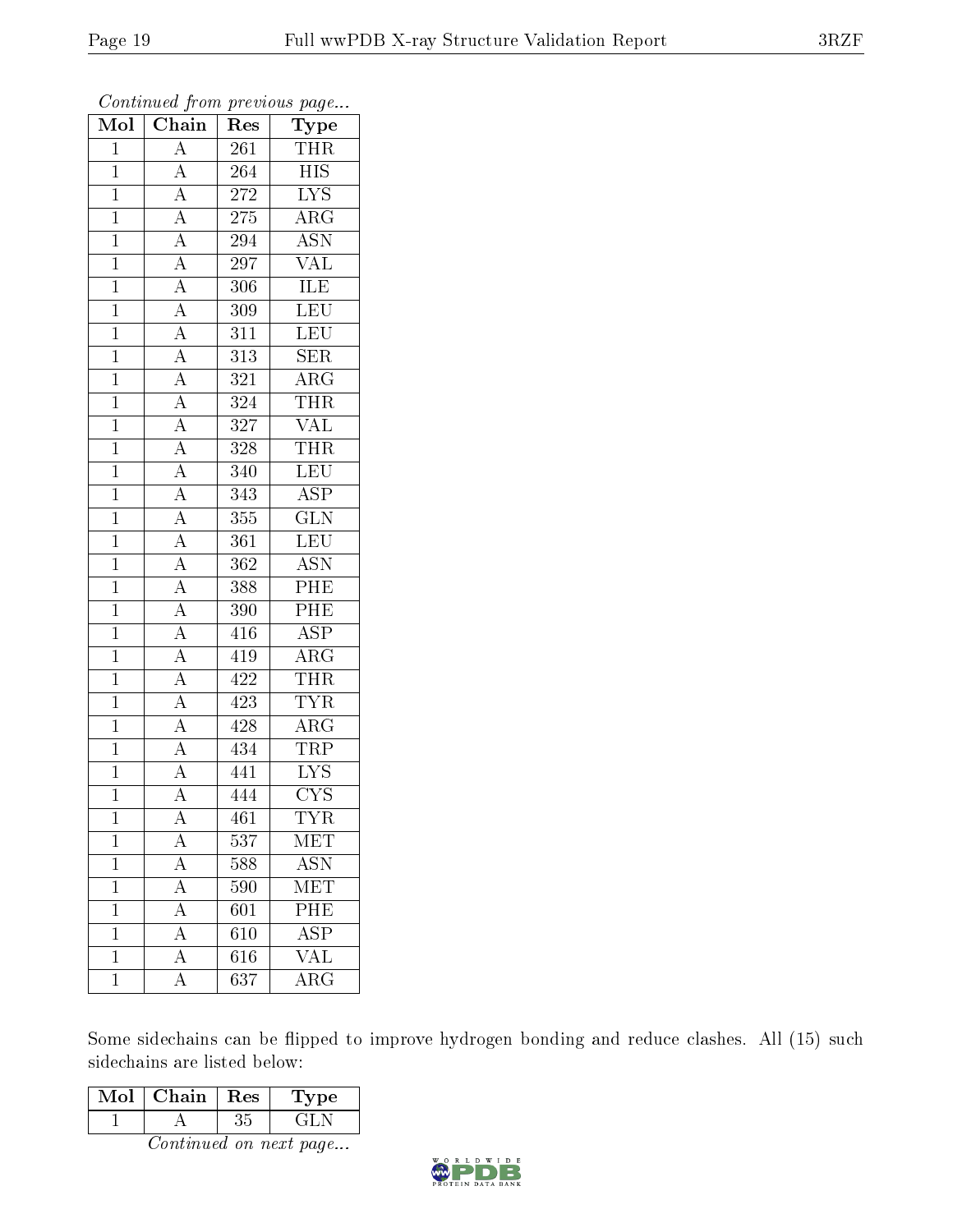| Mol            | Chain              | Res | Type         |
|----------------|--------------------|-----|--------------|
| $\mathbf{1}$   | А                  | 162 | <b>HIS</b>   |
| $\mathbf{1}$   | $\boldsymbol{A}$   | 196 | <b>GLN</b>   |
| $\mathbf 1$    | $\overline{\rm A}$ | 227 | <b>GLN</b>   |
| $\mathbf 1$    | $\bf{A}$           | 230 | <b>GLN</b>   |
| $\mathbf 1$    | $\boldsymbol{A}$   | 263 | <b>ASN</b>   |
| $\mathbf 1$    | $\boldsymbol{A}$   | 278 | <b>GLN</b>   |
| $\mathbf{1}$   | $\boldsymbol{A}$   | 284 | <b>HIS</b>   |
| $\mathbf 1$    | $\overline{\rm A}$ | 301 | <b>GLN</b>   |
| $\mathbf{1}$   | $\bf{A}$           | 330 | <b>ASN</b>   |
| $\overline{1}$ | $\overline{A}$     | 355 | GLN          |
| $\overline{1}$ | $\bf{A}$           | 432 | GLN          |
| $\overline{1}$ | $\overline{\rm A}$ | 435 | <b>GLN</b>   |
| $\overline{1}$ | A                  | 588 | <b>ASN</b>   |
| 1              | A                  | 599 | $_{\rm GLN}$ |

#### 5.3.3 RNA  $(i)$

There are no RNA molecules in this entry.

### 5.4 Non-standard residues in protein, DNA, RNA chains (i)

There are no non-standard protein/DNA/RNA residues in this entry.

#### 5.5 Carbohydrates  $(i)$

There are no carbohydrates in this entry.

### 5.6 Ligand geometry  $(i)$

1 ligand is modelled in this entry.

In the following table, the Counts columns list the number of bonds (or angles) for which Mogul statistics could be retrieved, the number of bonds (or angles) that are observed in the model and the number of bonds (or angles) that are defined in the Chemical Component Dictionary. The Link column lists molecule types, if any, to which the group is linked. The Z score for a bond length (or angle) is the number of standard deviations the observed value is removed from the expected value. A bond length (or angle) with  $|Z| > 2$  is considered an outlier worth inspection. RMSZ is the root-mean-square of all Z scores of the bond lengths (or angles).

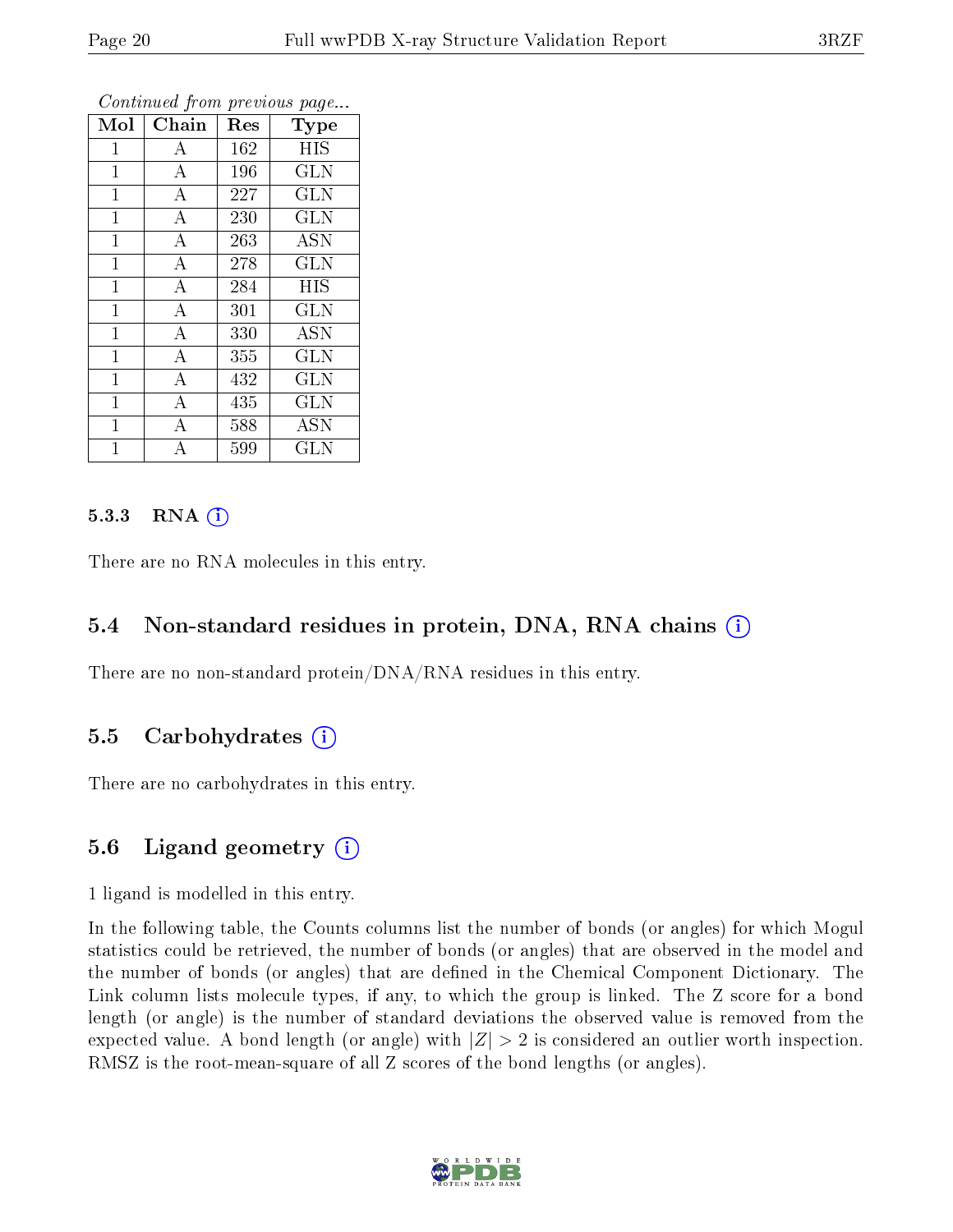| $\text{Mol}$ |     | $\vert$ Type $\vert$ Chain $\vert$ Res $\vert$ Link $\vert$ |     |                     | Bond lengths |  | Bond angles |                                                                   |
|--------------|-----|-------------------------------------------------------------|-----|---------------------|--------------|--|-------------|-------------------------------------------------------------------|
|              |     |                                                             |     |                     |              |  |             | Counts   RMSZ $\mid \#  Z  > 2$   Counts   RMSZ $\mid \#  Z  > 2$ |
|              | XNM |                                                             | 676 | $34,34,34$   $3.32$ |              |  |             | $\frac{5(14\%)}{146\%}$ 46,46,46 $\frac{2.59}{10(21\%)}$          |

In the following table, the Chirals column lists the number of chiral outliers, the number of chiral centers analysed, the number of these observed in the model and the number defined in the Chemical Component Dictionary. Similar counts are reported in the Torsion and Rings columns. '-' means no outliers of that kind were identified.

|            |     |                                   | $\mid$ Mol $\mid$ Type $\mid$ Chain $\mid$ Res $\mid$ Link $\mid$ Chirals $\mid$ Torsions | $\parallel$ Rings |
|------------|-----|-----------------------------------|-------------------------------------------------------------------------------------------|-------------------|
| <b>XNM</b> | 676 | <b>Contract Contract Contract</b> | $\frac{8}{19/29/29}$   0/4/4/4                                                            |                   |

All (5) bond length outliers are listed below:

| Mol            | Chain | Res | Type       | Atoms   | Z        | Observed $(A)$ | Ideal(A) |
|----------------|-------|-----|------------|---------|----------|----------------|----------|
| $\mathcal{D}$  |       | 676 | <b>XNM</b> | CBC-NBB | $-17.09$ | 1.08           | 1.47     |
| $\overline{2}$ |       | 676 | XNM        | CAG-CAH | $-5.38$  | 1.40           | 1.48     |
| $\overline{2}$ |       | 676 | XNM        | CAV-NAW | 2.98     | 1.41           | 1.34     |
| $\mathcal{D}$  | А     | 676 | XNM        | CAL-NAK | $-2.35$  | 1.35           | 1.40     |
|                |       | 676 | NM.        | CAC-CAB | 2.07     | 1.41           | 1.38     |

All (10) bond angle outliers are listed below:

| Mol            | Chain | Res | Type       | Atoms                     | $\mathbf{Z}$ | Observed $(°)$ | Ideal $(^\circ)$ |
|----------------|-------|-----|------------|---------------------------|--------------|----------------|------------------|
| 2              | А     | 676 | <b>XNM</b> | CAQ-NAR-CAJ               | 9.58         | 123.95         | 115.45           |
| $\overline{2}$ | А     | 676 | <b>XNM</b> | NAR-CAJ-NAI               | $-8.81$      | 118.20         | 126.55           |
| $\overline{2}$ | А     | 676 | <b>XNM</b> | CAH-NAI-CAJ               | 5.37         | 121.11         | 116.69           |
| $\overline{2}$ | А     | 676 | XNM        | CBC-NBB-CBA               | 4.56         | 122.90         | 111.23           |
| $\overline{2}$ | А     | 676 | <b>XNM</b> | CAP-CAQ-NAR               | $-4.06$      | 118.92         | 123.96           |
| 2              | A     | 676 | <b>XNM</b> | CAU-CAV-NAW               | 3.62         | 123.32         | 118.72           |
| $\overline{2}$ | А     | 676 | <b>XNM</b> | <b>OAO-CAV-NAW</b>        | $-3.03$      | 117.33         | 122.34           |
| $\overline{2}$ | А     | 676 | <b>XNM</b> | CAG-CAH-NAI               | 2.83         | 120.05         | 116.02           |
| $\mathcal{D}$  | А     | 676 | <b>XNM</b> | CBC-NBB-CAY               | 2.75         | 118.28         | 111.23           |
| $\overline{2}$ | А     | 676 | XNM        | $\overline{C}$ AF-CAG-CAD | 2.02         | 121.61         | 117.59           |

There are no chirality outliers.

All (8) torsion outliers are listed below:

|          | $Mol$   Chain | $\operatorname{Res}$ | Type | Atoms           |
|----------|---------------|----------------------|------|-----------------|
| 9        |               | 676                  | XNM. | NAI-CAJ-NAK-CAL |
| 9        |               | 676                  | XNM  | NAR-CAJ-NAK-CAL |
| 9        |               | 676                  | XNM  | CAN-CAU-CAV-OAO |
| $\Omega$ |               | 676                  | XNM  | CAM-CAL-NAK-CAJ |

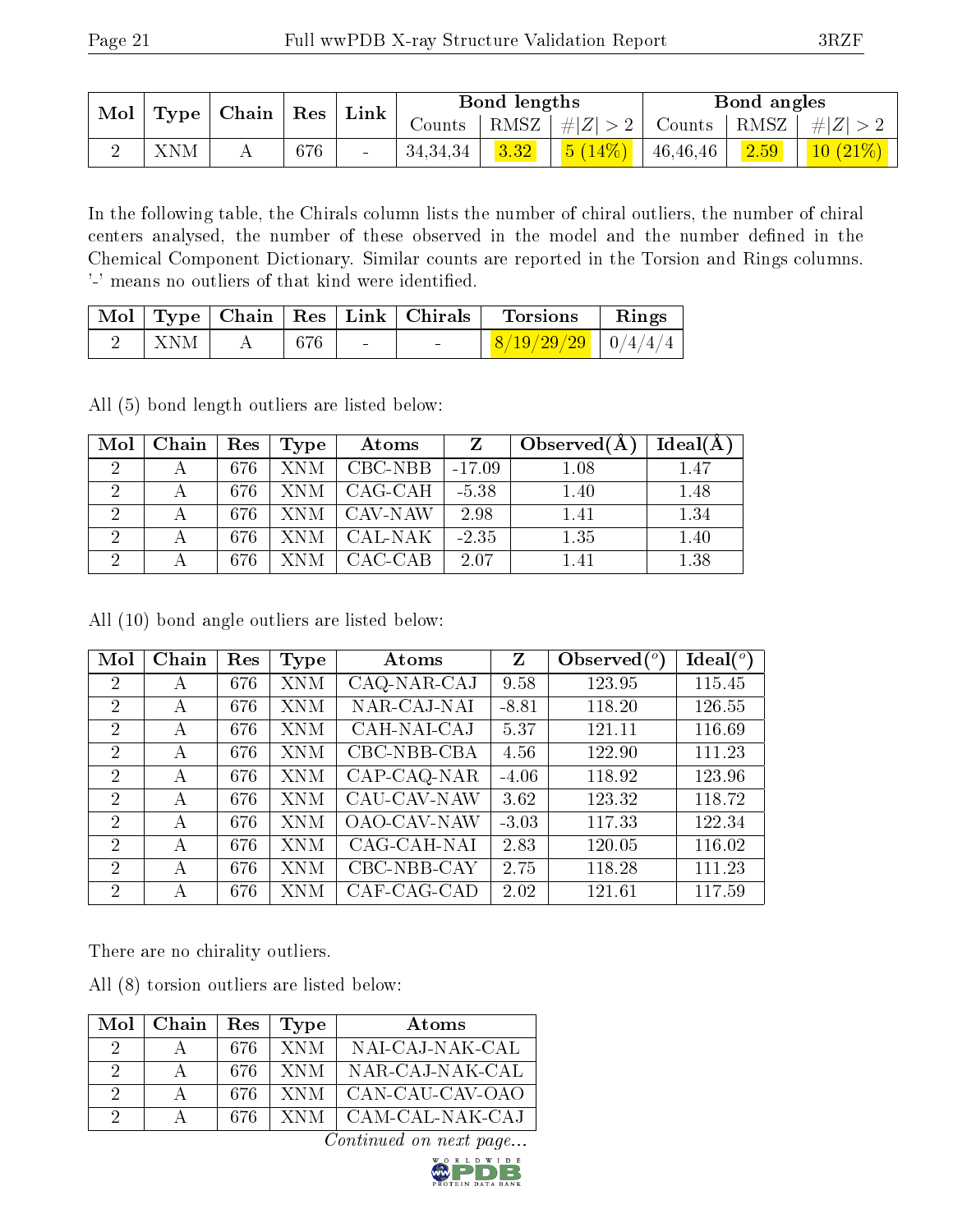| Mol | Chain | Res  | Type | Atoms           |
|-----|-------|------|------|-----------------|
| 9   |       | -676 | XNM- | CAT-CAU-CAV-OAO |
| 2   |       | 676  | XNM. | CAN-CAU-CAV-NAW |
| 2   |       | 676  | XNM. | CAT-CAU-CAV-NAW |
| 9   |       | 676  | XNM- | CAS-CAL-NAK-CAJ |

Continued from previous page...

There are no ring outliers.

1 monomer is involved in 40 short contacts:

|  |           | Mol   Chain   Res   Type   Clashes   Symm-Clashes |
|--|-----------|---------------------------------------------------|
|  | 676   XNM |                                                   |

The following is a two-dimensional graphical depiction of Mogul quality analysis of bond lengths, bond angles, torsion angles, and ring geometry for all instances of the Ligand of Interest. In addition, ligands with molecular weight > 250 and outliers as shown on the validation Tables will also be included. For torsion angles, if less then 5% of the Mogul distribution of torsion angles is within 10 degrees of the torsion angle in question, then that torsion angle is considered an outlier. Any bond that is central to one or more torsion angles identified as an outlier by Mogul will be highlighted in the graph. For rings, the root-mean-square deviation (RMSD) between the ring in question and similar rings identified by Mogul is calculated over all ring torsion angles. If the average RMSD is greater than 60 degrees and the minimal RMSD between the ring in question and any Mogul-identied rings is also greater than 60 degrees, then that ring is considered an outlier. The outliers are highlighted in purple. The color gray indicates Mogul did not find sufficient equivalents in the CSD to analyse the geometry.

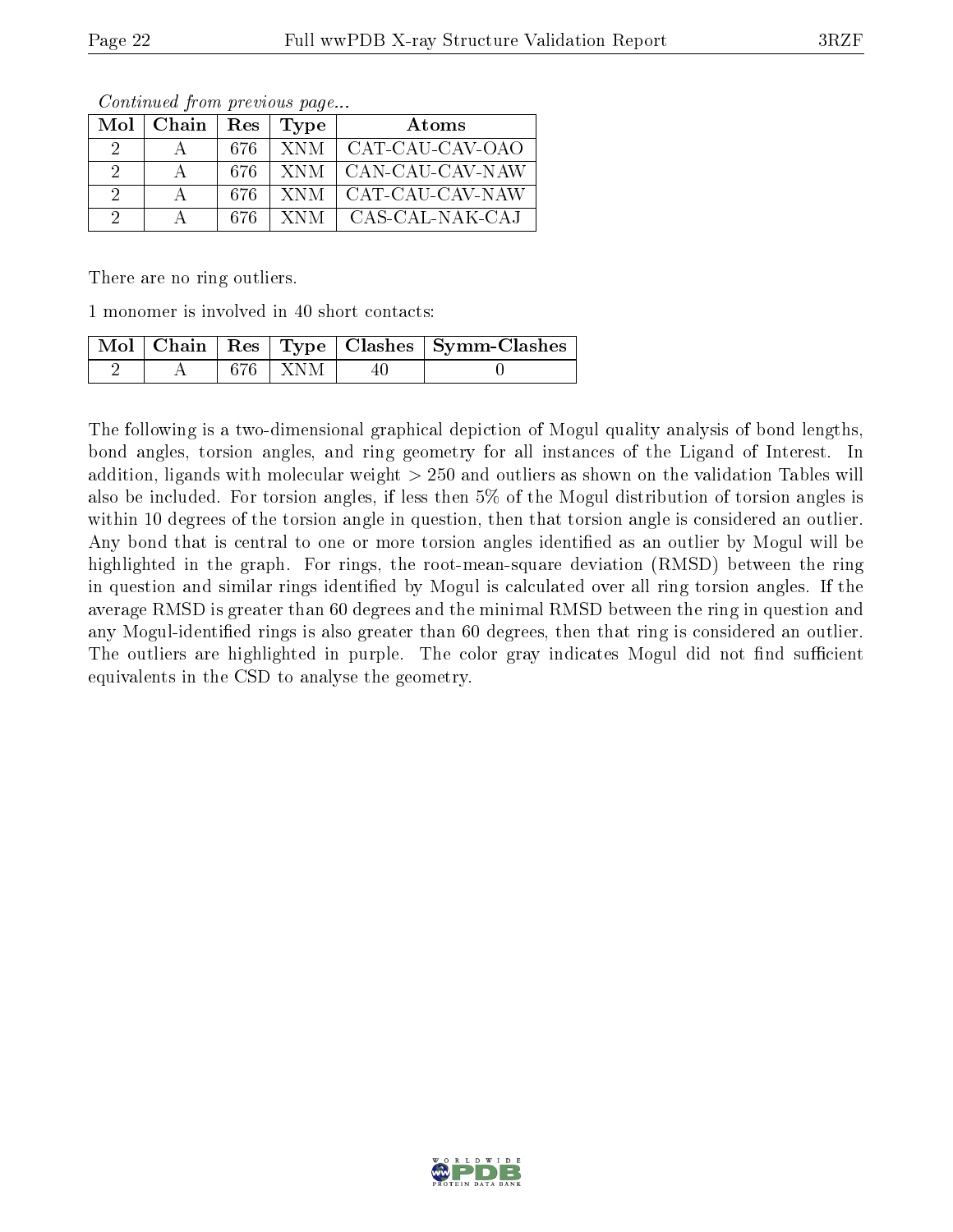



## 5.7 [O](https://www.wwpdb.org/validation/2017/XrayValidationReportHelp#nonstandard_residues_and_ligands)ther polymers (i)

There are no such residues in this entry.

### 5.8 Polymer linkage issues (i)

There are no chain breaks in this entry.

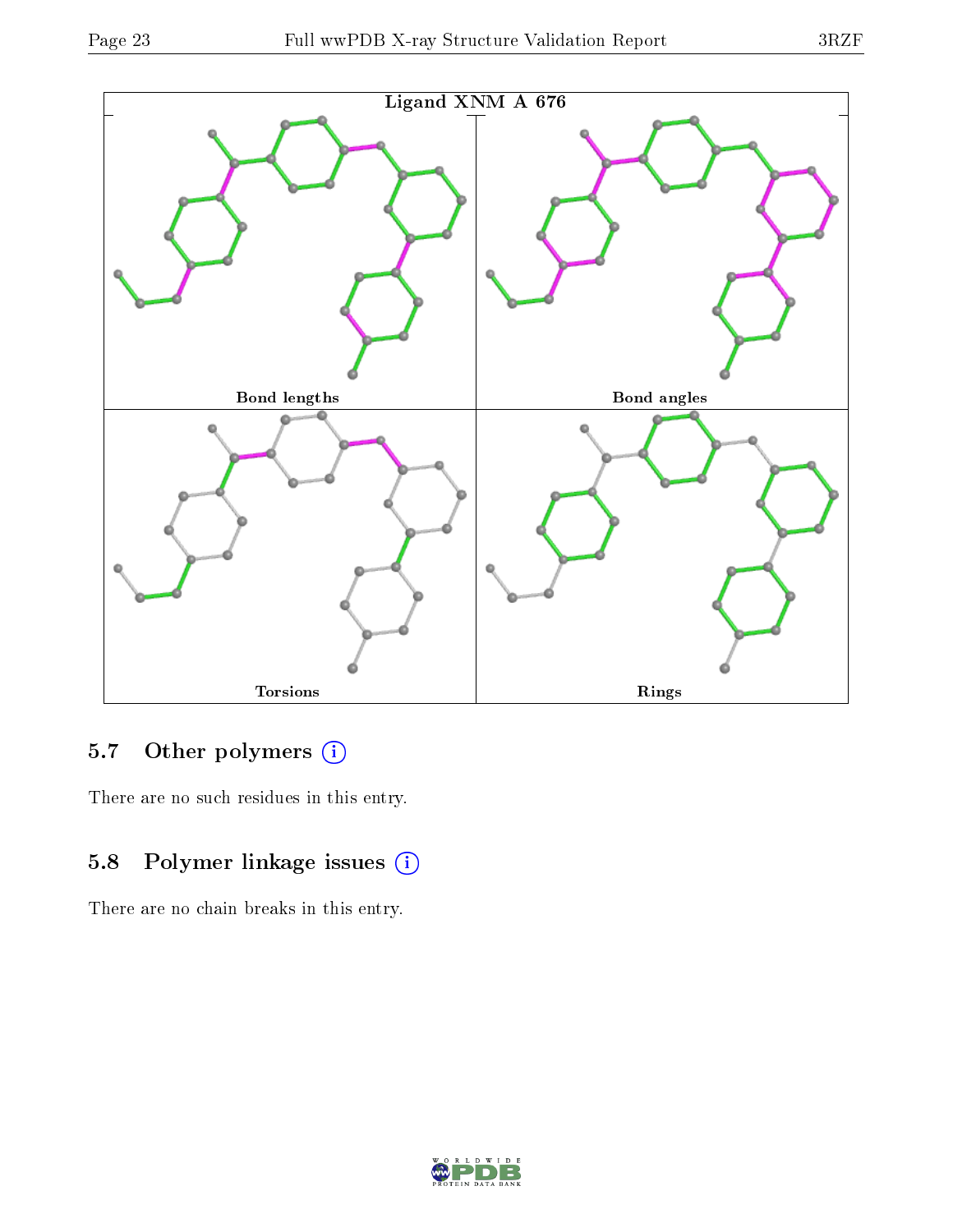# 6 Fit of model and data  $\left( \cdot \right)$

## 6.1 Protein, DNA and RNA chains (i)

In the following table, the column labelled  $#RSRZ> 2'$  contains the number (and percentage) of RSRZ outliers, followed by percent RSRZ outliers for the chain as percentile scores relative to all X-ray entries and entries of similar resolution. The OWAB column contains the minimum, median,  $95<sup>th</sup>$  percentile and maximum values of the occupancy-weighted average B-factor per residue. The column labelled  $Q < 0.9$  lists the number of (and percentage) of residues with an average occupancy less than 0.9.

| $\mid$ Mol $\mid$ Chain $\mid$ | Analysed              | $^{-1}$ $<$ $\mathrm{RSRZ}$ $>$ $+$<br>$\#\text{RSRZ}\text{>2}$ |  | $OWAB(A^2)$                                | $\mid$ Q<0.9 |
|--------------------------------|-----------------------|-----------------------------------------------------------------|--|--------------------------------------------|--------------|
|                                | $+$ 541/677 (79%) $+$ | $-0.34$                                                         |  | $\mid$ 4 (0%) 87   82   127, 239, 345, 435 |              |

All (4) RSRZ outliers are listed below:

| Mol | Chain | $\operatorname{Res}% \left( \mathcal{N}\right) \equiv\operatorname{Res}(\mathcal{N}_{0})\cap\operatorname{Res}(\mathcal{N}_{0})$ | Type       | <b>RSRZ</b> |
|-----|-------|----------------------------------------------------------------------------------------------------------------------------------|------------|-------------|
|     |       | 101                                                                                                                              | <b>GLY</b> | 3.3         |
|     |       | 32                                                                                                                               | TRP        | 3.2         |
|     |       | 33                                                                                                                               | ILE        | 2.6         |
|     |       | 102                                                                                                                              | GLY        | 20          |

### 6.2 Non-standard residues in protein, DNA, RNA chains  $(i)$

There are no non-standard protein/DNA/RNA residues in this entry.

### 6.3 Carbohydrates (i)

There are no carbohydrates in this entry.

### $6.4$  Ligands  $(i)$

In the following table, the Atoms column lists the number of modelled atoms in the group and the number defined in the chemical component dictionary. The B-factors column lists the minimum, median,  $95<sup>th</sup>$  percentile and maximum values of B factors of atoms in the group. The column labelled  $Q< 0.9$  lists the number of atoms with occupancy less than 0.9.

|       |  |                 |  | $\mid$ Mol $\mid$ Type $\mid$ Chain $\mid$ Res $\mid$ Atoms $\mid$ RSCC $\mid$ RSR $\mid$ B-factors(A <sup>2</sup> ) $\mid$ Q<0.9 $\mid$ |  |
|-------|--|-----------------|--|------------------------------------------------------------------------------------------------------------------------------------------|--|
| - XNM |  | $676$   $31/31$ |  | $\begin{array}{ c c c c c c c c } \hline 0.40 & 0.82 & 262.310.325.550 \hline \end{array}$                                               |  |

The following is a graphical depiction of the model fit to experimental electron density of all instances of the Ligand of Interest. In addition, ligands with molecular weight  $> 250$  and outliers